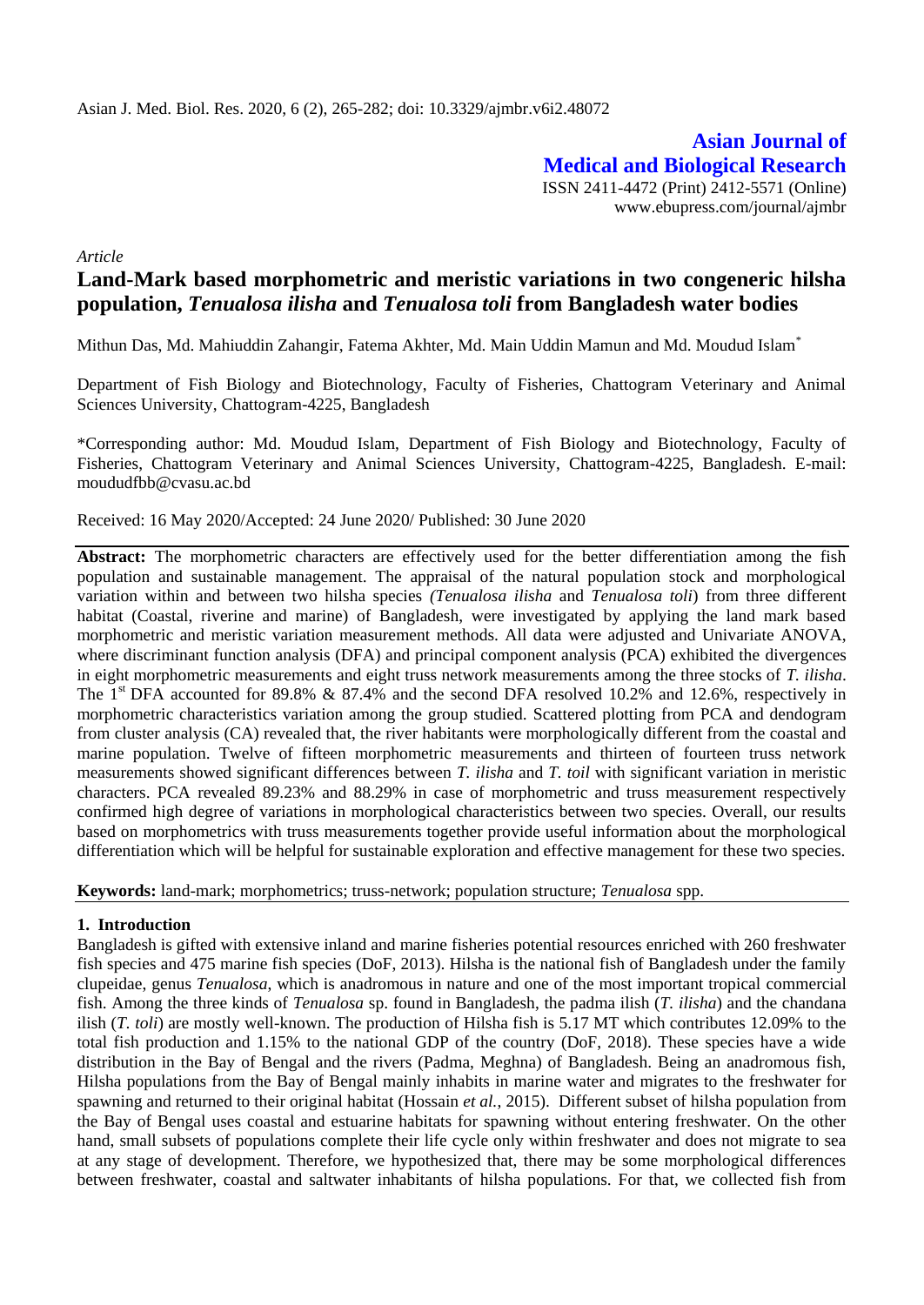three different sources in consideration of spawning migration with an aim to determine the morphological differences between hilsha populations using Land-Mark based analysis.

Fish morphological study is significant from various points of view which include evolution, ecology, behavior, conservation, water resource management and stock assessment (AnvariFar *et al.,* 2011). Morphological characters include the measurable or countable characters of fish which are general for all fishes. Morphological characteristics of fish are those authoritative characters which provide relevant way to identify, taxonomic study as well as better understandings of common facts of fishes. The interpretation of morphological structure functions as a stranglehold tool which is applied in practical field during taxonomy and ecological study (Bohlen, 2008). The measuring constituents of fish anatomy such as body parts or fins are widely applied in systematics or taxonomical studies. The variations in shape testing and graphical representation can be easily practiced by applying this utile technique. Landmarks are those considerable points of a fish body which are arbitrarily selected and the individual fish shape can be investigated through the evaluation of these points. Landmark based measurements serve as impactful tools (Hossain *et al*., 2010) which can be applied for the natural fish stock identification.

It is a prerequisite to understand the life history and population structure of any fish species while attempting the management and conservation strategies (Turan *et al*., 2006) and may be implementable while studying shortrun and environmental impacted variations and even for the genetic management. The measurement of morphometric and meristic characters are powerful tools which can be used for the stock identification, elucidating relationship among populations and to separate physically similar species. The differences of morphometric characteristics among the stocks of a particular species are recognized as an important tool to understand and evaluate the population structure and can be served as a basis for identifying new stocks (Turan, 2004; Turan *et al.*, 2004b; Vishalakshi and Singh, 2008; Randall and Pyle, 2008). The Intrainterspecific variations among fishes such as size and shape can be obviously evaluated (Hajjej *et al*., 2011). This conception is considered as a prerequisite in biometric variations of the species that are geographically isolated. The overall pattern of racial, geographic and inter-specific divergence in species has long been evaluated through relative contribution of the size and shape (Gunawickrama, 2007; Hajjej *et al*., 2011) and this concept had effective and successful applications in fish stock identification. Analysis of traditional and geometric morphometric measurements variations which have taxonomic potentials and discriminating powers isolates specific morphometric indices and variants away of the environmental and geographical influences. The meristic characters have also relatable validity in race and species and stock identification for fishery purposes (Turan, 2004). Remarkable application of landmark based morphological studies have been conducted in Bhagna (Ahammad *et al*., 2018), Gonia (Begum *et al*., 2013), Kalibaus (Hossain *et al*., 2010), Rohu (Hasan *et al*., 2007) and Thai Pangas (Khan *et al*., 2004) and some other species in Bangladesh. But very limited information is available on *T. ilisha and T. toli* comparative morphometry and there have been few attempts to evaluate the population structure using different methods based on morphological aspects. Therefore, the present study deals with the exploration of population structure of *T. ilisha* and *T. toil* from different habitats based on morphometric characters for its sustainable development and management across the Bangladesh.

#### **2. Materials and Methods**

### **2.1. Ethics approval and consent to participate**

This experiment was conducted by following the "animal care and use committee guideline" of Chattogram Veterinary and Animal Sciences University. The ethics issue is not required for the described study in Bangladesh. Samples are collected not from the privately owned or from protected areas and this species are not endangered or protected one.

#### **2.2. Sample collection**

*T. ilisha* and *T. toil* were collected from the three different habitats (Coastal, riverine and marine) and preserved in ice box with the quick succession of time and brought to the laboratory of Fish Biology and Biotechnology, Faculty of Fisheries, Chattogram Veterinary and Animal Sciences University, Chattogram for morphometric, meristic and landmark studies. Fish samples were collected from all three locations within 3 days considering their capture date and migration time. A total of 16 fresh and healthy fish samples from each group were chosen for further analysis. The descriptions of sampling area, sample size, total length is presented in Table 1.

#### **2.3. Measurement of morphometric and meristic characteristics**

Sixteen (16) general morphometric characters were measured (Figure 1A) from each sample fish by applying the conventional method described by Hubbs and Lagler (1958). The morphometric measurement was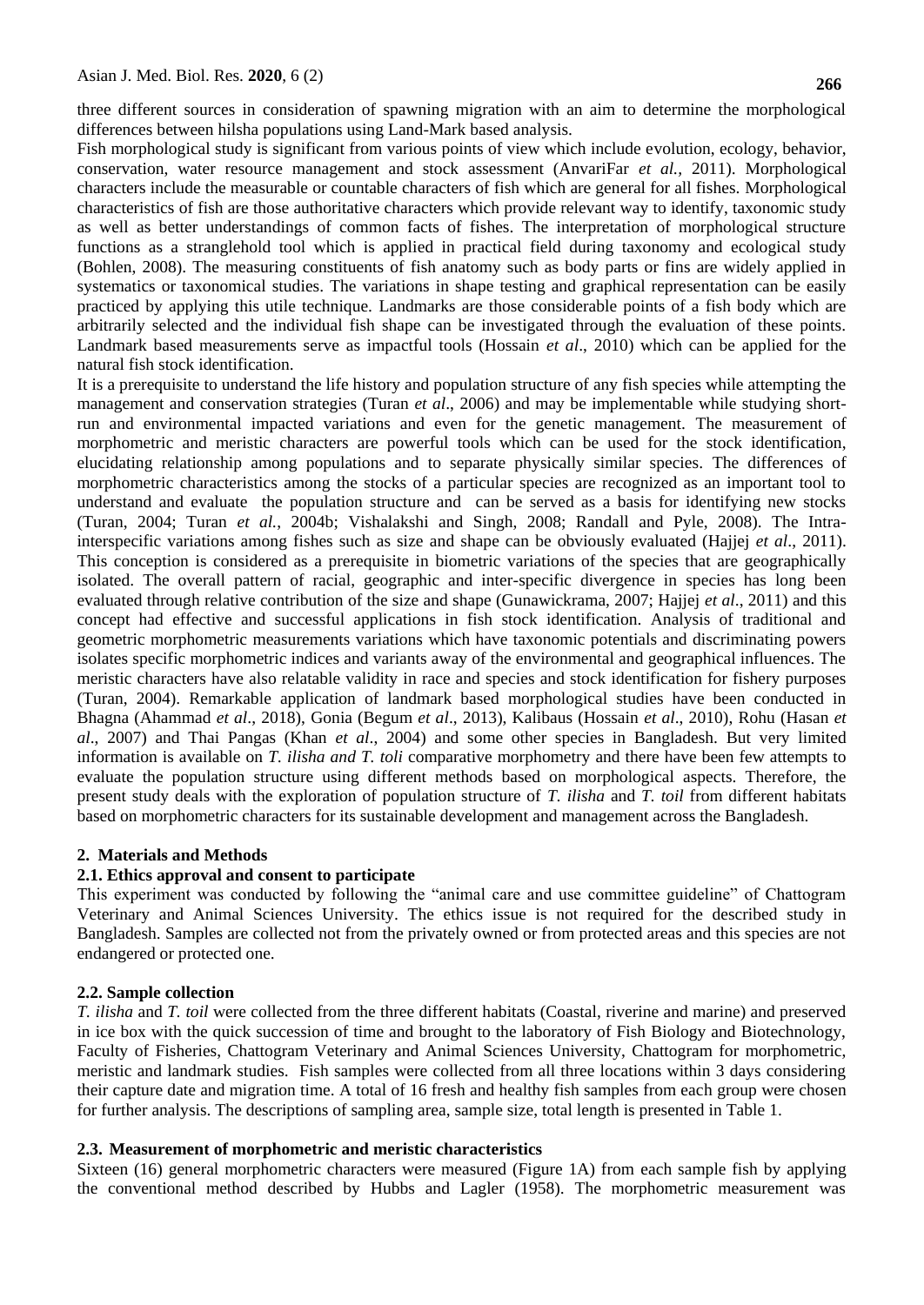### Asian J. Med. Biol. Res. **2020**, 6 (2)

conducted with an accuracy of 0.05 mm with the help of Vernier calipers and metric scale. The measured morphometric characters used in this experiment for morphological analysis with their descriptions are presented in Table 2. Meristic characters like Dorsal fin rays (DFR), Anal fin rays (AFR), Caudal fin rays (CFR), Pectoral fin rays (PcFR), Pelvic fin rays (PvFR), number of branchiostegal rays and scales on lateral line of each sample were counted from each fish and used for comparative analysis using magnifying glass.

### **2.4. Measurement of Land-mark distances**

Eight landmarks outlining with 14 distances were measured on the body of *Tenualosa* sp (Figure 1B). The selection of landmark points were done to bring the coverage homogeneity of the total body plan in between two species based on the Strauss and Bookstein (1982). Each landmark was obtained by placing the fish sample on a graph paper and the detection of the landmark points were done with colored pointers for enabling accurate and consistent measurements. Finally, the distances found on the graph paper were determined by using centimeter scale. The description of distances between landmark points is presented in Table 3.

| <b>Species</b> | <b>Habitats</b> | Source/location | <b>Total length</b> | Sample size |
|----------------|-----------------|-----------------|---------------------|-------------|
| T. ilisha      | Marine          | Cox's Bazar     | $25.68 \pm 1.17$    | 16          |
|                |                 | 21°19N, 91°35E  |                     |             |
| T. ilisha      | Freshwater      | Chandpur        | $31.65 \pm 1.15$    | 16          |
|                |                 | 23°12N, 90°37'E |                     |             |
| T. ilisha      | Coastal         | Chattogram      | $26.43 \pm 0.77$    | 16          |
|                |                 | 22°11N, 91°37E  |                     |             |
| T. toil        | Marine          | Chattogram      | $28.57 \pm 1.62$    | 16          |
|                |                 | 22°11N, 91°37E  |                     |             |
|                |                 |                 |                     |             |

# **Table 1. Summery of sampling area, sample size, total length and habitats of collected samples of** *T. ilisha*  **and** *T. toil* **from different water bodies.**

### **Table 2. General morphometric characters and their descriptions used for the analysis.**

| Sl. No. | <b>Characters</b>                  | <b>Description</b>                                                                               |
|---------|------------------------------------|--------------------------------------------------------------------------------------------------|
| 01      | Standard length (SL)               | From the Tip of the snout to the end of the vertebral column                                     |
| 02      | Total length (TL)                  | From the Tip of the snout to the longest caudal fin ray                                          |
| 03      | Fork Length (FL)                   | From the Tip of the snout to the middle part of the fork of the tail                             |
| 04      | Pre-dorsal fin length (Pre-DFL)    | From the snout tip to the origin of the dorsal fin                                               |
| 05      | Dorsal fin length (DFL)            | From base of first dorsal spine to base of last dorsal ray                                       |
| 06      | Post-dorsal fin length (Post-DFL)  | From posterior base of dorsal fin to the longest caudal fin ray                                  |
| 07      | Pre-Pelvic fin length (Pre-PvFL)   | Front of the upper lip to the origin of the pelvic fin                                           |
| 08      | Pelvic fin length (PvFL)           | From base to tip of the pelvic fin                                                               |
| 09      | Pre-Pectoral fin length (Pre-PtFL) | Front of the upper lip to the origin of the pectoral fin                                         |
| 10      | Pectoral fin length (PtFL)         | From base to tip of the pectoral fin                                                             |
| 11      | Caudal fin length (CFL)            | From tail base to tip of the caudal fin                                                          |
| 12      | Pre-anal length (PAL)              | Front of the upper lip to the origin of the anal fin                                             |
| 13      | Anal fin Length (AFL)              | From base of first anal spine to base of last anal ray                                           |
| 14      | Highest Body Depth (HBD)           | Vertical distance from the anterior part of the first dorsal fin and<br>ventral part of the body |
| 15      | Least Body Depth (LBD)             | Vertical distance at the end of the Vertebrae                                                    |
| 16      | Caudal Peduncle Length (CPL)       | From the base of the anal fin to the base of the caudal fin                                      |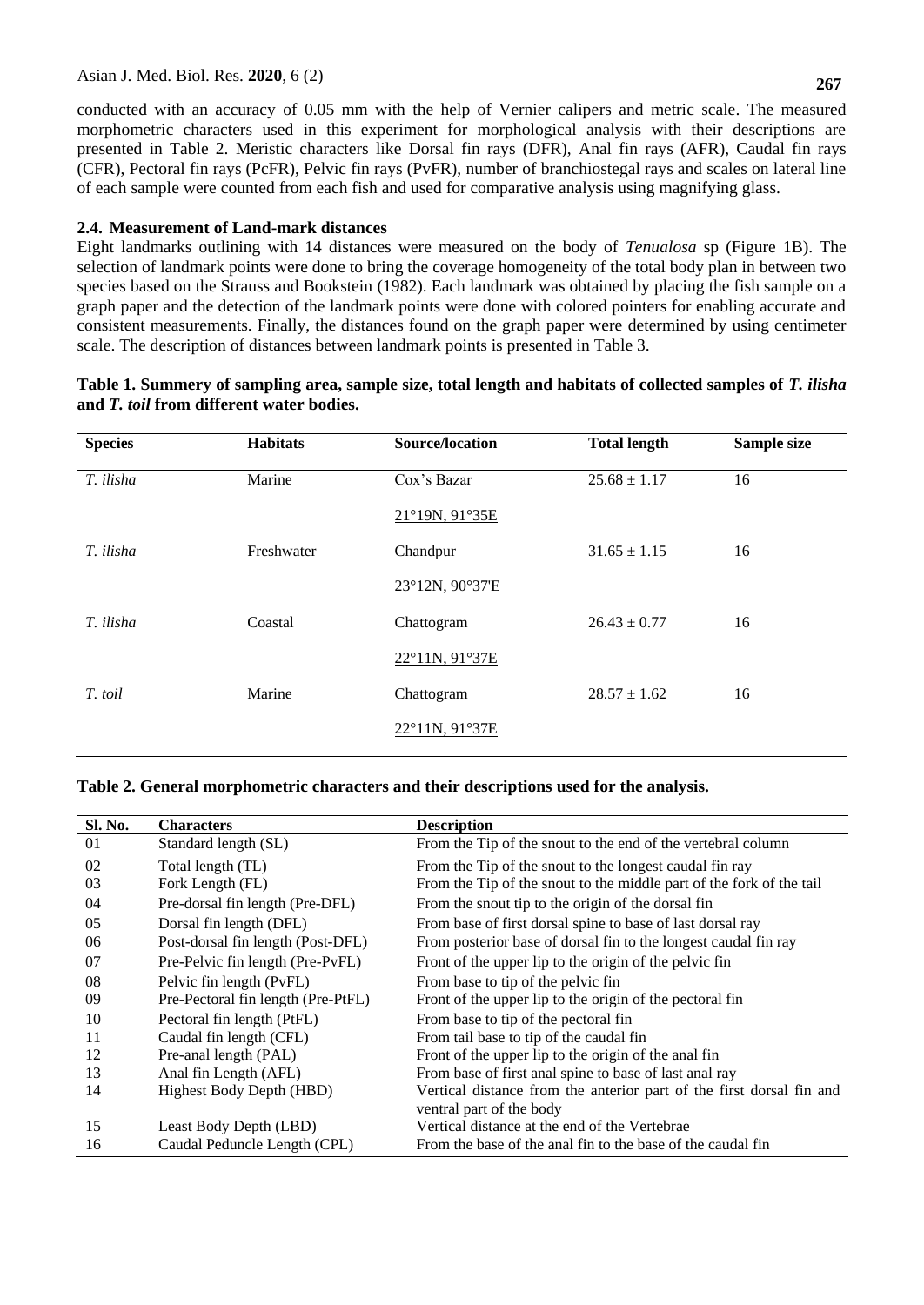| Table 3. Description of truss network characters used in the study. |  |  |  |  |  |
|---------------------------------------------------------------------|--|--|--|--|--|
|---------------------------------------------------------------------|--|--|--|--|--|

| Sl. No. | <b>Character codes</b> | <b>Landmarks</b> points | <b>Description of characters</b>                           |
|---------|------------------------|-------------------------|------------------------------------------------------------|
| 01      | A1                     | $1-2$                   | Anterior tip of snout to the origin of dorsal fin base     |
| 02      | B1                     | $2 - 3$                 | Origin of dorsal fin to the end of dorsal fin base         |
| 03      | C <sub>1</sub>         | $3-4$                   | End of dorsal fin base to origin of caudal fin             |
| 04      | D1                     | $4 - 5$                 | Upper to lower of caudal fin origin                        |
| 05      | E1                     | $5-6$                   | Origin of lower of caudal fin to end of the anal fin base  |
| 06      | F1                     | $6 - 7$                 | Origin of anal fin to origin of pelvic fin                 |
| 07      | G1                     | $7-8$                   | Origin of pelvic fin to origin of pectoral fin             |
| 08      | H1                     | $8-1$                   | Origin of pectoral fin to the end of snout tip             |
| 09      | 12                     | $2 - 7$                 | Origin of dorsal fin to origin of pelvic fin               |
| 10      | J2                     | $2-6$                   | Origin of dorsal fin to origin of anal fin                 |
| 11      | K <sub>2</sub>         | $3 - 7$                 | End of dorsal fin base to origin of pelvic fin             |
| 12      | L2                     | $3-6$                   | End of dorsal fin base to origin of anal fin               |
| 13      | M <sub>2</sub>         | $3-5$                   | End of dorsal fin base to lower caudal fin origin          |
| 14      | N <sub>2</sub>         | 4-6                     | Origin of the upper caudal fin to end of the anal fin base |



**Figure 1A. Overview of different morphometric indices of** *Tenualosa* **sp.**



**Figure 1B. Randomly selected landmarks points in fish body used in this study. The eight landmarks points refers to (1) anterior tip snout of the upper jaw of mouth (2) base of origin of dorsal fin (3) end of dorsal fin (4) dorsal caudal fin base (5) ventral caudal fin base (6) ending of caudal fin base (7) base of pelvic fin (8) middle base of pectoral fin.**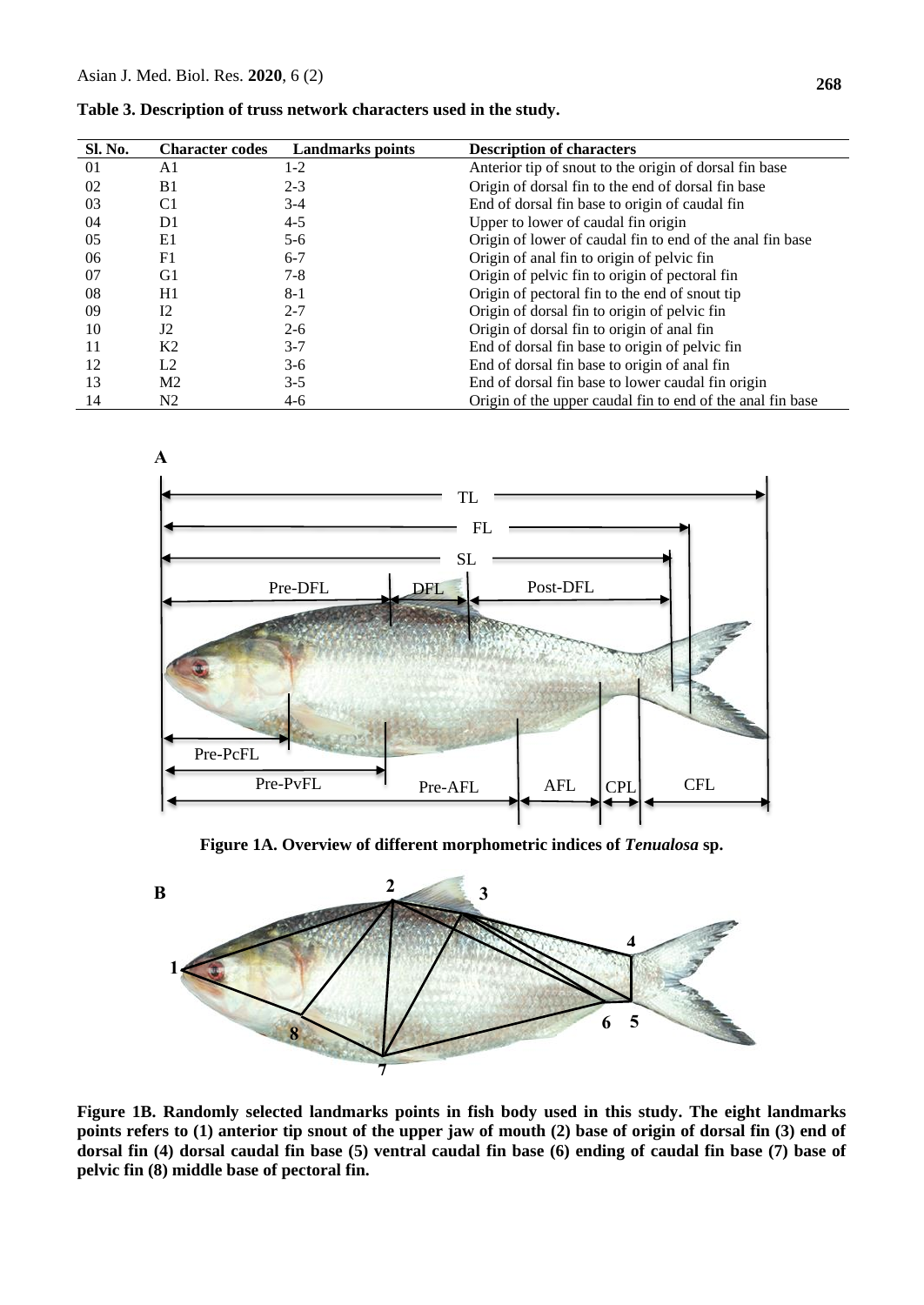# **2.5. Data adjustment**

The elimination of the size effects from the data set was done before the analytical studies. An allometric formula given by Elliott *et al.* (1995) with slight modification was used to remove the size effect from the data set.

 $\rm M_{\rm adj}\rm = M~{\rm (Ls/Lo)}^b$ 

Where,

M adj: size adjusted measurement,

M: original measurement,

Ls: overall mean of standard length for all fish from all samples in each analysis

Lo: total length of fish

Parameter 'b' was estimated for each character from the observed data as the slope of the regression of log M on log Lo, using all fish in all groups. The efficiency of the size adjusted values was then correlated with the TL and the transformed values.

# **2.6. Statistical analysis**

In the first level of analysis, we compare among the collected samples of *T. ilisha* to show the morphological differences among habitats. In the second steps, we then compare between the *T. ilisha* and *T. toil* to observe the morphological distances in these two species. Univariate analysis of variance (ANOVA) was conducted to test the significance of morphological differences  $(p<0.01)$  on the basis of size adjusted morphological and landmark distance data. Meristic characters among fish groups were compared using non-parametric Kruskal-Wallis test. In addition, all size adjusted morphological and landmark distance data were standardized and submitted to a Discriminant Functional Analysis (DFA) and Principal Component Analysis (PCA). All statistical analysis was carried out using Statistical Packages for Social Sciences (SPSS version 16.0) and Microsoft office excel, 2010.

# **3. Results**

### **3.1. Comparative morphometric studies on** *T. ilisha* **collected from three (03) different habitats: 3.1.1. Analysis of meristic counts**

Meristic counts of all samples of *T. ilisha* collected from three different habitats ranged from 17-21 for anal fin rays (Median,  $M_e = 17$ ), 18/19 for dorsal fin rays ( $M_e = 18$ ), 7/8 for pelvic fin rays ( $M_e = 7$ ), 14/15 for pectoral fin rays ( $M_e = 14$ ), and 26-28 for caudal fin rays ( $M_e = 27$ ). Number of branchiostegal rays were fixed in all samples (B= VI). Though the number of scales on the lateral line (45-47) and lateral transverse (17-19) varies between species, no significant difference was observed among three habitats. In the Kruskal Wallis (H) test the number of anal fin rays, dorsal fin rays, pelvic fin rays, pectoral fin rays and caudal fin rays were not statistically significantly (*p*>0.05) among fish from three different habitats. Besides univariate statistics (ANOVA) also showed no significant differences (*p*>0.05) in meristic characters among fishes from three different regions.

# **3.1.2. Analysis of morphometric and Land-mark distance measurements**

There were no significant correlations between the total length and adjusted morphological values (each *p*>0.05) among all fishes of *T*. *ilisha* which indicates that, the size effects were successfully removed with the help of allometric transformations. Therefore, all the morphological and truss-network measurement were considered for Univariate analysis (ANOVA). ANOVA showed that eight [pelvic fin length (PvFL), anal fin length (AFL), caudal peduncle length (CPL), highest body depth (HBD), least body depth (LBD), post-dorsal fin length (Post-DFL), pre-pectoral fin length (Pre-PcFL), pre-pelvic fin length (Pre-PvFL)] of fifteen morphometric measurements were significantly different ( $p<0.05$  or  $p<0.01$  or  $p<0.001$ ) among three groups of populations of *T. ilisha* (Table 4). In case of Land-mark distances, eight (1 to 2, 2 to 3, 3 to 4, 4 to 5, 6 to 7, 8 to 1, 2 to 6, 3 to 6) out of fourteen truss measurements were significantly different among samples in varying degrees (*p*<0.05 or *p*<0.01 or *p*<0.001) among three different groups of *T. ilisha* revealed through univariant statistics (Table 5).

First Discriminant function analysis (DFA) resolved 89.8% & 87.4% and the second DFA accounted for 10.2% and 12.6%, respectively of among group variability and together they explained 100% of the total variability for both morphometric and landmark measurements (Table 6). Pooled within-groups correlations between discriminating variables and discriminant functions revealed that among the fifteen morphometric measurements, four measurements of least body depth (LBD), anal fin length (AFL), pre-pectoral fin length (Pre-PcFL), and pre-pelvic fin length (Pre-PvFL) dominantly contributed to the first DF, while the remaining eleven [standard length (SL), fork length (FL), pre-dorsal fin length (Pre-DFL), dorsal fin length (DFL), post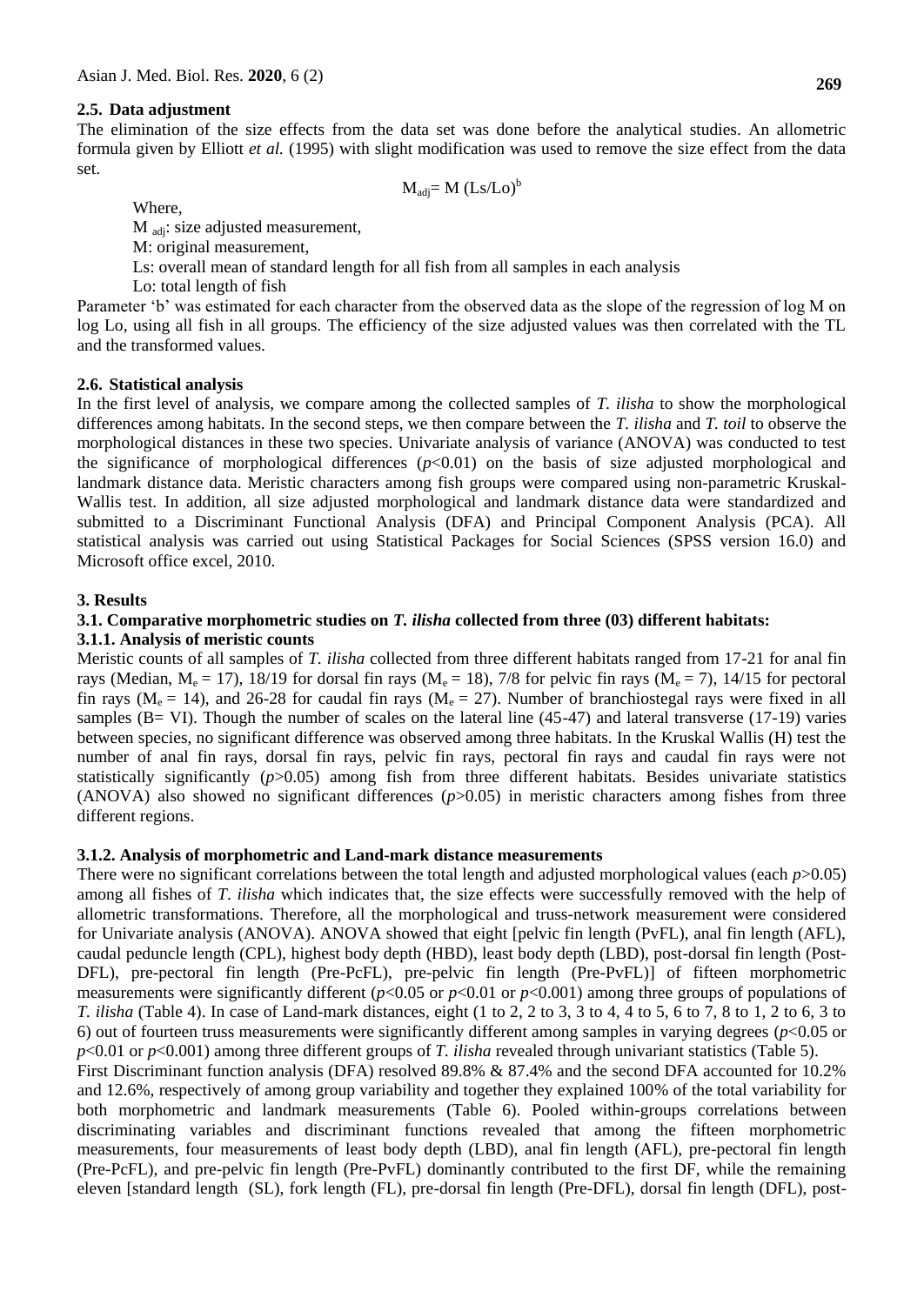dorsal fin length (Post-DFL), pelvic fin length (PvFL), caudal fin length (CFL), pre-anal length (PAL), highest body depth (HBD), caudal peduncle length (CPL)] contributed to the second DF (Table 6). In case of truss measurements, among the fourteen measurements two measurements (4 to 5 and 2 to 7) dominantly contributed to the first DF, while the remaining twelve measurements contributed to the second DF (Table 7).

The significant traits (eight morphometric measurements and eight truss measurements) resulted from univariate analysis were further used for principal component analysis (PCA). The PCA based on eight morphometric measurements retained two components with Eigen values >1, explaining 52.13% of the total variance. The first (PC1) and second (PC2) principal components accounted for 38.31% and 13.87% of the total variance respectively (Table 8). All the eight morphometric measurements had significant loadings on PC1 and on PC2 pelvic fin length (PvFL), highest body depth (HBD), least body depth (LBD) and post-dorsal fin length (Post-DFL) were variant (Figure 2A). The value of KMO for overall matrix was 0.72 and the Bartlett's Test of Sphericity was significant (*p* <0.01) based on the eight truss-network data of *T. ilisha* from three different habitats. The PCA based on eight truss measurements retained two components with Eigen values  $>1$ , explaining 71.47% of the total variance. The first (PC1) and second (PC2) principal components accounted for 56.19% and 15.35% of the total variance respectively (Table 9). All the eight truss-measurement had significant loadings on PC1 and the most significant loadings on PC2 were 1-2, 2-3, 4-5, 6-7, 8-1 and 2-6 (Figure 2B).

On the basis of morphometric measurement 81.3%, 75.0% and 100% of original group cases were correctly classified in case of coastal, marine and river habitats respectively and a total of 85.4% of original group cases correctly classified for all three groups (Table 10). This suggested that *T. ilisha* of river populations were morphologically dissimilar to others group. But the fish samples from the marine and coastal were not fully separated (Figure 2A) which was revealed by PCA. Based on the truss measurements data, PCA showed the sample stocks were separated from each other specially fish stock of river origin was well separated from the fish stocks of other two sources (Figure 2B). The truss measurement showed 100%, 93.8% and 100% of original group cases were correctly classified in case of Coastal, marine and river populations respectively and a total of 97.7% original group cases were correctly classified for all three habitats (Table 11). This discriminant function scores based on both morphometric and truss measurements suggested that fishes of river origin were isolated from the fish samples of coastal and marine inhabitants (Figure 2).

A dendrogram was drawn based on the land-mark distances and morphological examinations among groups of centroids of *T. ilisha* populations collected from three different habitats. Two main clusters were found based on the Squared Euclidean dissimilarity. The coastal and marine samples show one cluster while the rive groups shows a distinct cluster. So that we can say that, the river population is completely separated from the marine habitat (Figure 3).

# **3.2. Comparative morphometric studies** *T. ilisha* **and** *T. toli* **from Bangladesh water bodies 3.2.1. Analysis of meristic counts**

The number of dorsal fin rays (D17-18;  $M_e = 17$ ), pelvic fin rays (V8;  $M_e = 8$ ), pectoral fin rays (P 14-15;  $M_e = 15$ ), caudal fin rays (C 28-29;  $M_e=28$ ), scales on lateral line (LL 40-41), scales on lateral transverse (LT 13-14) and the number of branchiostegal rays  $(B = V)$  in *T. toli* were significantly  $(p<0.05)$  different from the *T. ilisha* in the Kruskal Wallis (H) test except anal fin rays  $(M_e=17)$ . Besides univariate statistics (ANOVA) showed significant differences  $(p<0.01)$  between the two fish species (*T. ilisha* and *T. toli*) in case of caudal fin rays.

### **3.2.2. Analysis of morphometric measurements**

Prior to analysis, correlation test between total length and adjusted morphometric characteristics were done for all data to confirm the removal of size effects. Out of fifteen morphometric characters, twelve characters [fork length (FL), pre-dorsal fin length (Pre-DFL), dorsal fin length (DFL), post-dorsal fin length (Post-DFL), prepelvic fin length (Pre-PvFL), pelvic fin length (PvFL), pre-pectoral fin length (Pre-PcFL), pectoral fin length (PcFL), anal fin length (AFL), caudal fin length (CFL), caudal peduncle length (CPL), least body depth (LBD)] showed significant difference in univariate analysis (ANOVA) between the populations of *T. ilisha* and *T. toli* in varying degrees (*p*<0.05 or *p*<0.01 or *p*<0.001) (Table 12). Univariate analysis (ANOVA) between populations of *T. ilisha* and *T. toli* using fourteen Land-mark distances revealed that, thirteen (1 to 2, 3 to 4, 4 to 5, 5 to 6, 6 to 7, 7 to 8, 8 to 1, 2 to 6, 2 to 7, 3 to 5, 3 to 6, 3 to 7, 4 to 6) out of fourteen truss measurements showed significant difference between the populations of in varying degrees  $(p<0.05$  or  $p<0.01$  or  $p<0.001$ ) (Table 13). The significant traits resulted from univariate analysis (twelve morphometric measurements and thirteen truss measurements) were further used for PCA. The morphometric characters with an Eigen value above 1 were included and others were excluded in this analysis. In our present study, significant factors considered only those factors with loadings greater than 0.3. PCA for the morphometric measurements of *T. ilisha* and *T. toli*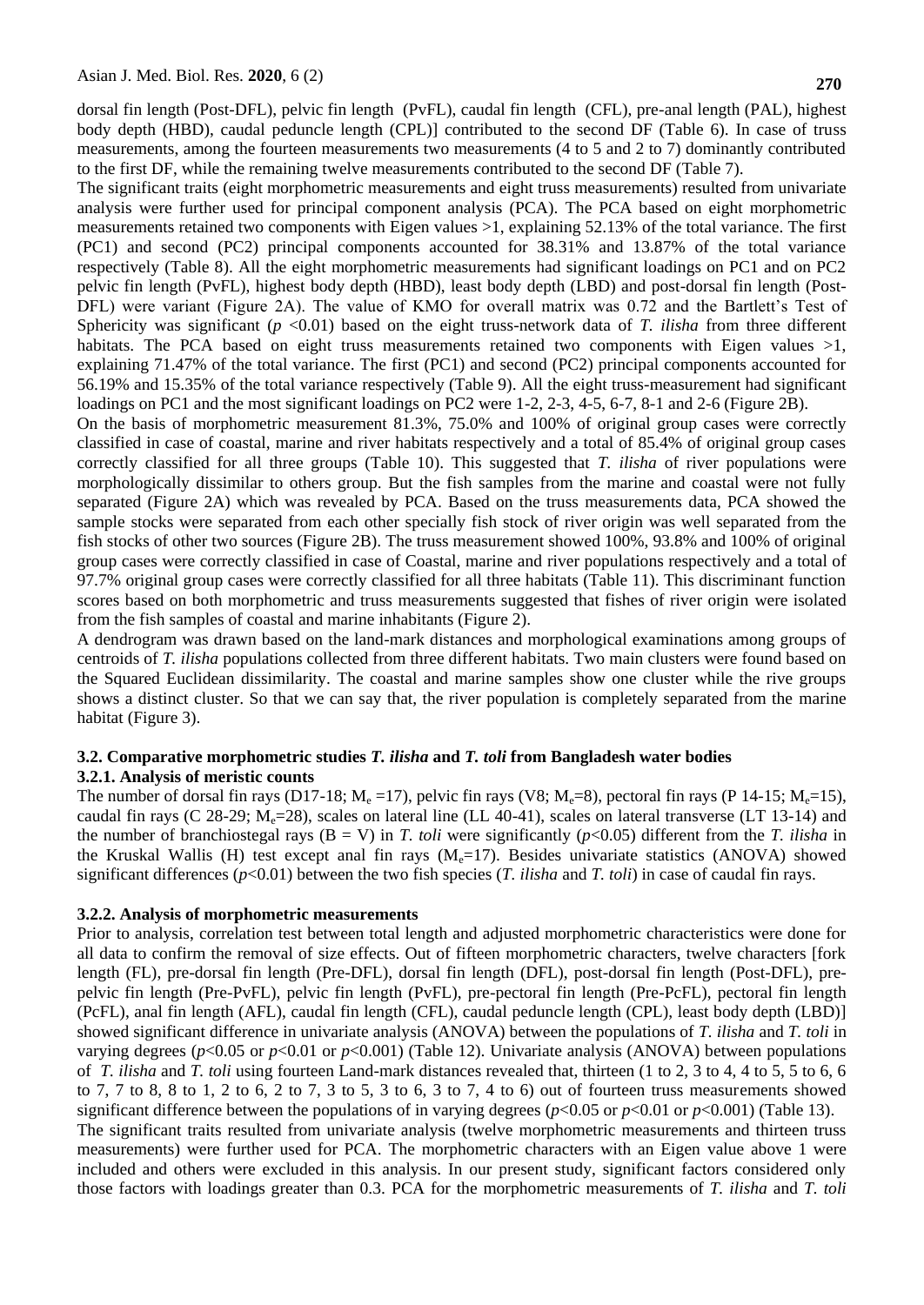showed that, the value of KMO for overall matrix is 0.906, and the Bartlett's Test of Sphericity is significant  $(p<0.01)$ . The results of KMO and Bartlett's suggest that the sampled data is appropriate to proceed with a factor analysis procedure.

The PCA based on 12 morphometric measurements retained two components with Eigen values >1, explaining 89.23% of the total variance. The first (PC1) and second (PC2) principal components accounted for 77.42% and 11.81% of the total variance respectively (Table 14). All the twelve morphometric measurements had significant loadings on PC1 and on PC2 caudal fin length (CFL) and caudal peduncle length (CPL) were significant (Figure 4A). PCA for the landmark measurements of *T. ilisha* and *T. toli* revealed that, the value of KMO for overall matrix is 0.887, and the Bartlett"s Test of sphericity is significant (*p*<0.01). The PCA based on 13 truss measurements retained two components with Eigen values >1, explaining 88.29% of the total variance. The first (PC1) and second (PC2) principal components accounted for 78.603% and 9.691% of the total variance respectively (Table 15). All the twelve morphometric measurements had significant loadings on PC1 and the most significant loadings on PC2 were 2-6, 3-4, 3-5, 3-6, 4-6, 5-6 and 6-7 (Figure 4B). Based on the Principal component analysis (PCA) in both morphometric and land-mark values it was clearly evident that scatter plots of specimens relating the first and second principal component (PC1 and PC2) revealed a visual differentiation in between two species. Dispersion in PCA plots showed a vast divergence in between *T. ilisha* and *T. toil*  (Figure 4).

**Table 4. Univariate statistics (ANOVA) among samples of** *T. ilisha* **from 15 morphometric measurements from three different habitats. Degree of significance were presented as \*p<0.05, \*\*p<0.01, and \*\*\*p<0.001.** 

| <b>Characters</b> | Wilks' Lambda | <b>F</b> value | df1            | df2 | Sig.        |
|-------------------|---------------|----------------|----------------|-----|-------------|
| SL                | 0.973         | 0.632          | 2              | 45  | 0.536       |
| FL                | 0.887         | 2.865          | 2              | 45  | 0.067       |
| Pre-DFL           | 0.985         | 0.353          | 2              | 45  | 0.704       |
| <b>DFL</b>        | 0.926         | 1.793          | 2              | 45  | 0.178       |
| Post-DFL          | 0.865         | 3.526          | $\overline{2}$ | 45  | $0.038*$    |
| Pre-PvFL          | 0.868         | 3.425          | 2              | 45  | $0.041*$    |
| PvFL              | 0.528         | 20.112         | $\overline{c}$ | 45  | $0.000***$  |
| Pre-PcFL          | 0.835         | 4.450          | 2              | 45  | $0.017*$    |
| PcFL              | 0.906         | 2.324          | $\overline{2}$ | 45  | 0.110       |
| Pre-AFL           | 0.927         | 1.768          | 2              | 45  | 0.182       |
| AFL               | 0.669         | 11.123         | $\overline{2}$ | 45  | $0.000***$  |
| <b>CFL</b>        | 0.986         | 0.330          | 2              | 45  | 0.721       |
| <b>CPL</b>        | 0.652         | 11.998         | $\overline{2}$ | 45  | $0.000***$  |
| <b>HBD</b>        | 0.660         | 11.612         | $\overline{2}$ | 45  | $0.000$ *** |
| <b>LBD</b>        | 0.466         | 25.781         | $\overline{2}$ | 45  | $0.000$ *** |

**Table 5. Univariate statistics (ANOVA) showing the differences among measurement of 14 truss networking (\*p<0.05, \*\*p<0.01, \*\*\*p<0.001) of** *T. ilisha* **from three (03) different habitats.** 

| <b>Landmark distance</b> | Wilks' Lambda | <b>F</b> value | df1            | df2 | Sig.       |  |
|--------------------------|---------------|----------------|----------------|-----|------------|--|
| $1 - 2$                  | 0.646         | 12.333         | 2              | 45  | $0.000***$ |  |
| $2 - 3$                  | 0.669         | 11.110         | 2              | 45  | $0.000***$ |  |
| $3 - 4$                  | 0.822         | 4.887          | 2              | 45  | $0.012*$   |  |
| $4 - 5$                  | 0.280         | 57.751         | 2              | 45  | $0.000***$ |  |
| $5 - 6$                  | 0.905         | 2.354          | 2              | 45  | 0.107      |  |
| $6 - 7$                  | 0.823         | 4.833          | $\overline{c}$ | 45  | $0.013*$   |  |
| $7 - 8$                  | 0.927         | 1.779          | 2              | 45  | 0.180      |  |
| $8 - 1$                  | 0.822         | 4.865          | 2              | 45  | $0.012*$   |  |
| $2 - 7$                  | 0.996         | 0.089          | 2              | 45  | 0.915      |  |
| $2 - 6$                  | 0.724         | 8.585          | 2              | 45  | $0.001**$  |  |
| $3 - 7$                  | 0.961         | 0.907          | $\overline{c}$ | 45  | 0.411      |  |
| $3-6$                    | 0.726         | 8.479          | 2              | 45  | $0.001**$  |  |
| $3 - 5$                  | 0.923         | 1.865          | 2              | 45  | 0.167      |  |
| $4-6$                    | 0.903         | 2.411          | 2              | 45  | 0.101      |  |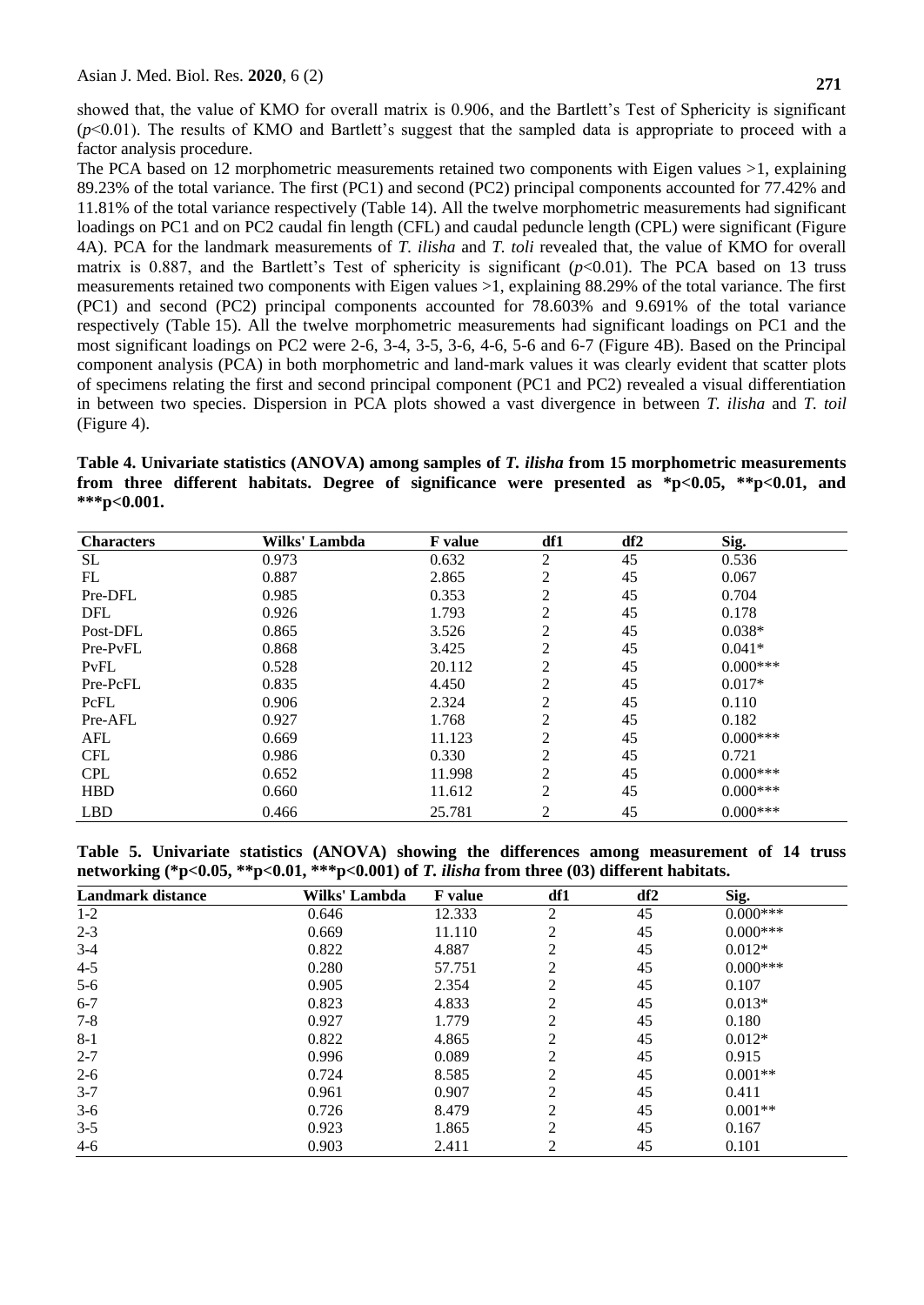| <b>Discriminant function</b> |            |
|------------------------------|------------|
|                              |            |
| $-0.416$                     | 0.169      |
| $-0.275$                     | 0.044      |
| $-0.174$ <sup>*</sup>        | $-0.010$   |
| $-0.152$ <sup>*</sup>        | $-0.054$   |
| $-0.284$                     | $0.706*$   |
| 0.256                        | $0.349*$   |
| 0.111                        | $0.320*$   |
| 0.269                        | $0.291$ *  |
| $-0.121$                     | $0.206*$   |
| 0.085                        | $0.206*$   |
| $-0.095$                     | $-0.170^*$ |
| $-0.117$                     | $0.137*$   |
| $-0.022$                     | $-0.130^*$ |
| 0.030                        | $-0.110^*$ |
| 0.055                        | $0.109*$   |
|                              |            |

**Table 6. Pooled within-groups correlations between discriminating variables and discriminant functions in case of general morphometric characteristics.** 

Variables ordered by absolute size of correlation within function.

\*. Largest absolute correlation between each variable and any discriminant function

**Table 7. Pooled within-groups correlations between discriminating variables and discriminant functions in case of landmark distances among the samples of three different habitats.** 

| Landmark distance |                       | <b>Discriminant function</b> |  |
|-------------------|-----------------------|------------------------------|--|
|                   |                       | 2                            |  |
| D <sub>1</sub>    | $-0.513$ <sup>*</sup> | 0.391                        |  |
| J2                | $-0.194$ *            | 0.179                        |  |
| A <sub>1</sub>    | $-0.014$              | $0.649*$                     |  |
| C1                | $-0.020$              | $0.406*$                     |  |
| H1                | $-0.050$              | $0.387*$                     |  |
| F1                | 0.078                 | $0.351$ <sup>*</sup>         |  |
| B1                | $-0.200$              | $0.321$ <sup>*</sup>         |  |
| L2                | $-0.175$              | $0.281$ <sup>*</sup>         |  |
| G <sub>1</sub>    | $-0.022$              | $0.240*$                     |  |
| M <sub>2</sub>    | $-0.046$              | $0.221$ <sup>*</sup>         |  |
| N2                | $-0.075$              | $0.208*$                     |  |
| E1                | 0.093                 | $0.143*$                     |  |
| K2                | 0.056                 | $0.097*$                     |  |
| I2                | 0.008                 | $-0.051$ <sup>*</sup>        |  |

\*. Largest absolute correlation between each variable and any discriminant function. Variables ordered by absolute size of correlation within function.

# **Table 8. Component loadings of the first two principal components derived from PCA for the morphometric measurements of** *T. ilisha* **from three different habitats.**

| <b>Morphometric characters</b>     |          | <b>Component</b> |  |
|------------------------------------|----------|------------------|--|
|                                    | PC1      | PC2              |  |
| Post dorsal fin length (Post-DFL)  | $-0.583$ | 0.529            |  |
| Pre pelvic fin length (Pre-PvFL)   | 0.543    |                  |  |
| Pelvic fin length (PvFL)           | 0.564    | 0.563            |  |
| Pre pectoral fin length (Pre-PcFL) | 0.577    |                  |  |
| Anal fin length (AFL)              | 0.788    |                  |  |
| Caudal fin length (CPL)            | $-0.715$ |                  |  |
| Highest body depth (HBD)           | $-0.545$ | 0.347            |  |
| Least body depth (LBD)             | 0.592    | 0.549            |  |
| Eigen-values                       | 3.065    | 1.106            |  |
| % of variance                      | 38.31    | 13.87            |  |
| Cumulative variance (%)            | 38.31    | 52.13            |  |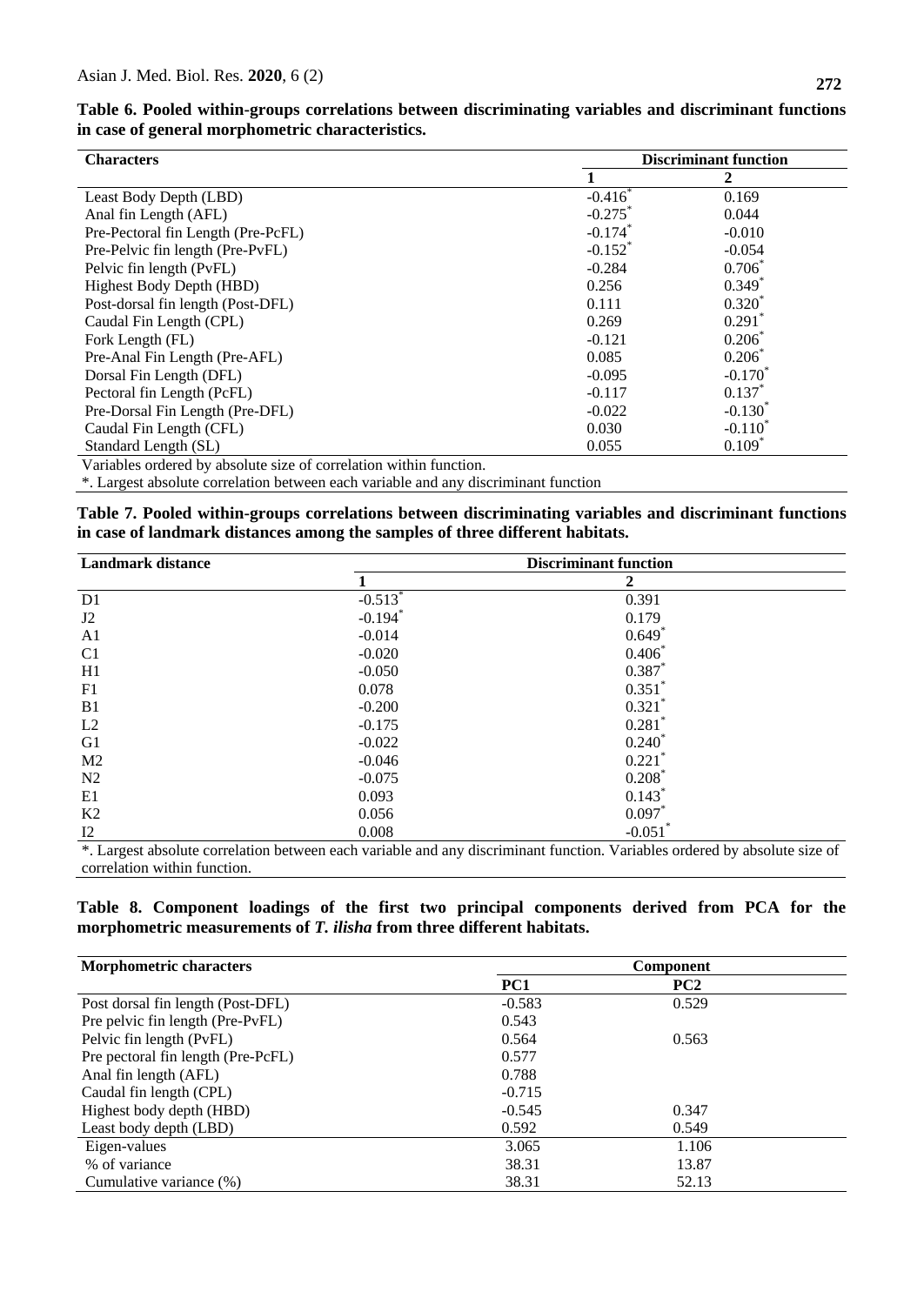| <b>Landmark distance</b> |        | <b>Component</b> |  |
|--------------------------|--------|------------------|--|
|                          | PC1    | PC2              |  |
| A1 $(1-2)$               | 0.612  | 0.502            |  |
| $B1(2-3)$                | 0.773  | $-0.317$         |  |
| $C1(3-4)$                | 0.750  |                  |  |
| $D1(4-5)$                | 0.747  | $-0.458$         |  |
| $F1(6-7)$                | 0.615  | 0.563            |  |
| $H1(8-1)$                | 0.740  | 0.393            |  |
| $J2(2-6)$                | 0.862  | $-0.377$         |  |
| $L2(3-6)$                | 0.853  |                  |  |
| Eigen-values             | 4.489  | 1.228            |  |
| % of variance            | 56.118 | 15.352           |  |
| Cumulative variance (%)  | 56.118 | 71.470           |  |

**Table 9. Component loadings of the first two principal components derived from PCA for the morphometric measurements of** *T. ilisha.*

**Table 10. Showing classification results of canonical discriminant function based on all morphometric measurement classification results.**

|          |       |                |         | Predicted group membership |              |              |  |
|----------|-------|----------------|---------|----------------------------|--------------|--------------|--|
|          |       | <b>Species</b> | Coastal | <b>Marine</b>              | <b>River</b> | <b>Total</b> |  |
| Original | Count | Coastal        | 13      |                            | O            | 16           |  |
|          |       | Marine         |         | 12                         |              | 16           |  |
|          |       | River          |         |                            | 16           | 16           |  |
|          | $\%$  | Coastal        | 81.3    | 18.8                       | .0           | 100.0        |  |
|          |       | Marine         | 18.8    | 75.0                       | 6.3          | 100.0        |  |
|          |       | River          | 0.0     | 0.0                        | 100.0        | 100.0        |  |

**Table 11. Showing classification results of canonical discriminant function based on all truss measurements classification results.**

|          |       |                |         |               | Predicted group membership |              |  |
|----------|-------|----------------|---------|---------------|----------------------------|--------------|--|
|          |       | <b>Species</b> | Coastal | <b>Marine</b> | <b>River</b>               | <b>Total</b> |  |
| Original | Count | Coastal        | 16      |               |                            | 16           |  |
|          |       | Marine         |         |               |                            | 16           |  |
|          |       | River          |         |               | 16                         | 16           |  |
|          | %     | Coastal        | 100.0   | .0            | .0                         | 100.0        |  |
|          |       | Marine         | 6.3     | 93.8          | .0                         | 100.0        |  |
|          |       | River          | 0.0     | 0.0           | 100.0                      | 100.0        |  |

a. 97.9% of original grouped cases correctly classified.

**Table 12. Univariate statistics (ANOVA) testing differences among samples from 15 morphometric measurements in** *T. ilisha* **and** *T. toli***. Degree of significance were presented as \*p<0.05, \*\*p<0.01, \*\*\*p<0.001).** 

|       | <b>F</b> value |     | Sig.            |
|-------|----------------|-----|-----------------|
| 0.998 | 0.046          | 30  | 0.831           |
| 0.048 | 595.656        | 30  | $0.000***$      |
| 0.041 | 696.546        | 30  | $0.000***$      |
| 0.499 | 30.098         | 30  | $0.000***$      |
| 0.182 | 134.921        | 30  | $0.000***$      |
| 0.007 | 3970.950       | 30  | $0.000***$      |
| 0.030 | 953.827        | 30  | $0.000***$      |
| 0.036 | 795.143        | 30  | $0.000$ ***     |
| 0.285 | 75.159         | 30  | $0.000***$      |
| 0.954 | 1.455          | 30  | 0.237           |
| 0.165 | 151.416        | 30  | $0.000***$      |
|       | Wilks' Lambda  | df1 | df <sub>2</sub> |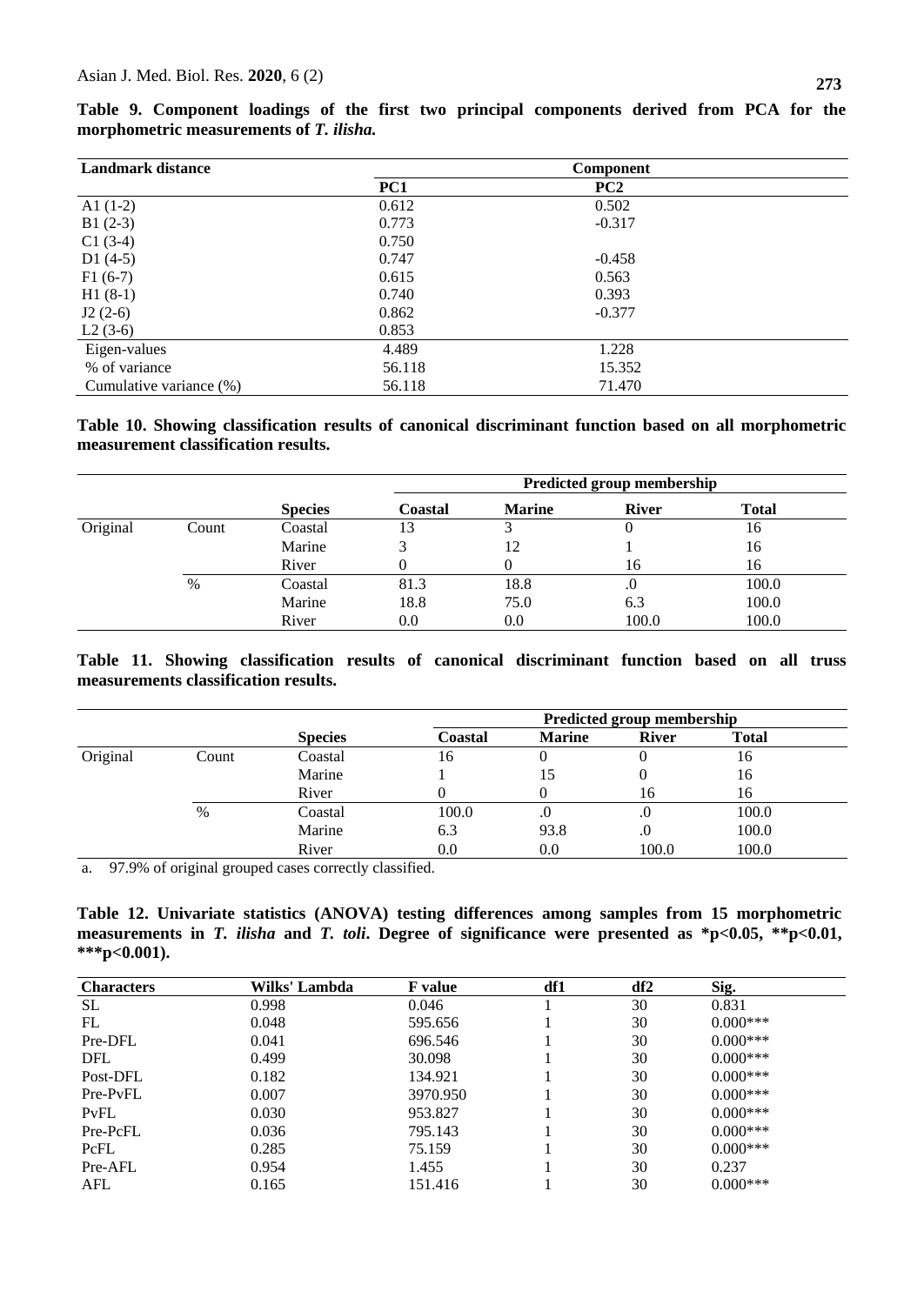| Asian J. Med. Biol. Res. 2020, 6 (2) |  |  |  |  |  |  |
|--------------------------------------|--|--|--|--|--|--|
|--------------------------------------|--|--|--|--|--|--|

|            | Asian J. Med. Biol. Res. $2020, 0(2)$ |         |    |            | 274 |
|------------|---------------------------------------|---------|----|------------|-----|
| <b>CFL</b> | 0.871                                 | 4.440   | 30 | $0.044*$   |     |
| <b>CPL</b> | 0.637                                 | '7.084  | 30 | $0.000***$ |     |
| <b>HBD</b> | 0.989                                 | 0.348   | 30 | 0.559      |     |
| <b>LBD</b> | 0.056                                 | 506.605 | 30 | $0.000***$ |     |

**Table 13. Univariate statistics (ANOVA) testing differences among samples from 14 truss measurements between** *T. ilisha* **and** *T. toli***. Degree of varying effects were presented as \*p<0.05, \*\*p<0.01, \*\*\*p<0.001.** 

| Landmark distance | Wilks' Lambda | <b>F</b> value | df1 | df2 | Sig.        |
|-------------------|---------------|----------------|-----|-----|-------------|
| A1                | 0.211         | 112.325        |     | 30  | $0.000***$  |
| B <sub>1</sub>    | 0.896         | 3.482          |     | 30  | 0.072       |
| C <sub>1</sub>    | 0.247         | 91.484         |     | 30  | $0.000$ *** |
| D <sub>1</sub>    | 0.026         | 1107.69        |     | 30  | $0.000***$  |
| E1                | 0.710         | 12.277         |     | 30  | $0.001**$   |
| F1                | 0.340         | 58.135         |     | 30  | $0.000***$  |
| G <sub>1</sub>    | 0.221         | 105.569        |     | 30  | $0.000$ *** |
| H1                | 0.040         | 726.502        |     | 30  | $0.000***$  |
| 12                | 0.047         | 610.882        |     | 30  | $0.000$ *** |
| J <sub>2</sub>    | 0.148         | 172.522        |     | 30  | $0.000***$  |
| K <sub>2</sub>    | 0.058         | 489.426        |     | 30  | $0.000***$  |
| L <sub>2</sub>    | 0.093         | 293.826        |     | 30  | $0.000***$  |
| M <sub>2</sub>    | 0.259         | 85.839         |     | 30  | $0.000***$  |
| N <sub>2</sub>    | 0.379         | 49.081         |     | 30  | $0.000***$  |

**Table 14. Component loadings of the first two principal components derived from PCA for the morphometric measurements of** *T. ilisha* **and** *T. toli.*

| <b>Morphometric characters</b>     | Component |                 |  |  |
|------------------------------------|-----------|-----------------|--|--|
|                                    | PC1       | PC <sub>2</sub> |  |  |
| Fork Length (FL)                   | 0.968     |                 |  |  |
| Pre-Dorsal fin length (Pre-DFL)    | 0.981     |                 |  |  |
| Dorsal fin length (DFL)            | $-0.742$  |                 |  |  |
| Post Dorsal fin length (Post-DFL)  | $-0.901$  |                 |  |  |
| Pre-Pelvic fin length (Pre-PvFL)   | 0.992     |                 |  |  |
| Pelvic fin length (PvFL)           | 0.973     |                 |  |  |
| Pre pectoral fin length (Pre-PcFL) | 0.981     |                 |  |  |
| Pectoral fin length (PcFL)         | 0.880     |                 |  |  |
| Anal fin length (AFL)              | $-0.934$  |                 |  |  |
| Caudal fin Length (CFL)            | $-0.331$  | 0.901           |  |  |
| Caudal peduncle length (CPL)       | $-0.656$  | $-0.650$        |  |  |
| Least body depth (LBD)             | 0.974     |                 |  |  |
| Eigen-values                       | 9.290     | 1.417           |  |  |
| % of variance                      | 77.421    | 11.811          |  |  |
| Cumulative variance (%)            | 77.421    | 89.231          |  |  |

| Table 15. Component loadings of the first two principal components derived from PCA for the truss |  |  |  |  |  |  |
|---------------------------------------------------------------------------------------------------|--|--|--|--|--|--|
| measurements of T. <i>ilisha</i> and T. <i>toli</i> .                                             |  |  |  |  |  |  |

| <b>Landmark distance</b> | Component |       |  |  |
|--------------------------|-----------|-------|--|--|
|                          | PC1       | PC2   |  |  |
| A1 $(1-2)$               | 0.912     |       |  |  |
| $C1(3-4)$                | $-0.866$  | 0.444 |  |  |
| $D1(4-5)$                | 0.950     |       |  |  |
| $E1(5-6)$                | $-0.660$  | 0.332 |  |  |
| $F1(6-7)$                | $-0.692$  | 0.429 |  |  |
| $G1(7-8)$                | $-0.936$  |       |  |  |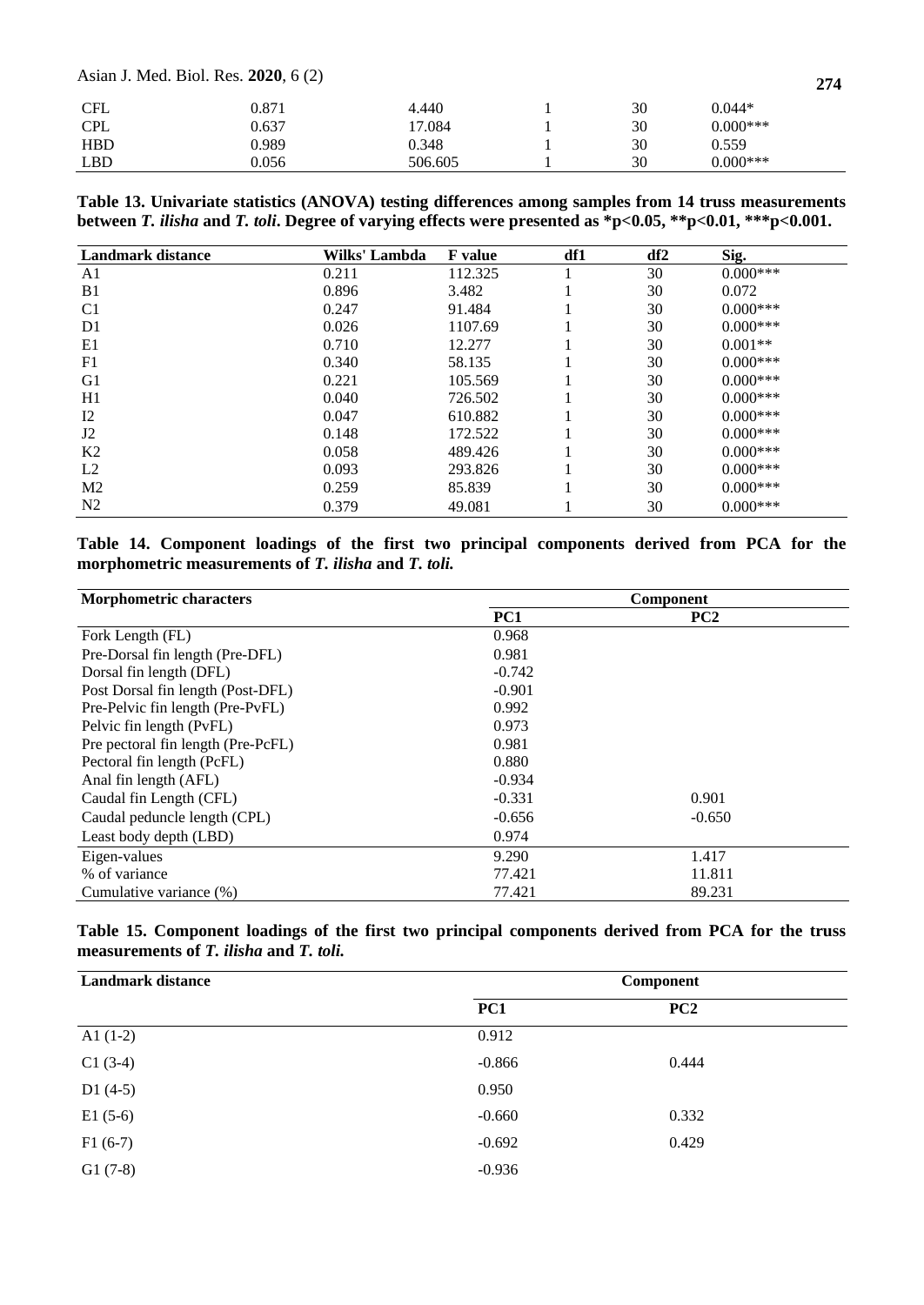| Asian J. Med. Biol. Res. 2020, 6 (2) |  |  |  |  |  |
|--------------------------------------|--|--|--|--|--|
|--------------------------------------|--|--|--|--|--|

| $H1(8-1)$               | 0.983    |        |
|-------------------------|----------|--------|
| $I2(2-7)$               | 0.983    |        |
| $J2(2-6)$               | 0.907    | 0.337  |
| $K2(3-7)$               | 0.978    |        |
| $L2(3-6)$               | 0.915    | 0.337  |
| $M2(3-5)$               | $-0.880$ | 0.413  |
| $N2(4-6)$               | 0.788    | 0.516  |
| Eigen-values            | 10.218   | 1.260  |
| % of variance           | 78.603   | 9.691  |
| Cumulative variance (%) | 78.603   | 88.294 |



**Figure 2A. Principal component analysis (PCA) of morphometric characters of** *T. ilisha* **collected from three different habitats (coastal, marine and river) of Bangladesh.**



**Figure 2B. Principal component analysis (PCA) of truss measurement of** *T. ilisha* **collected from three different habitats (coastal, marine and river) of Bangladesh.**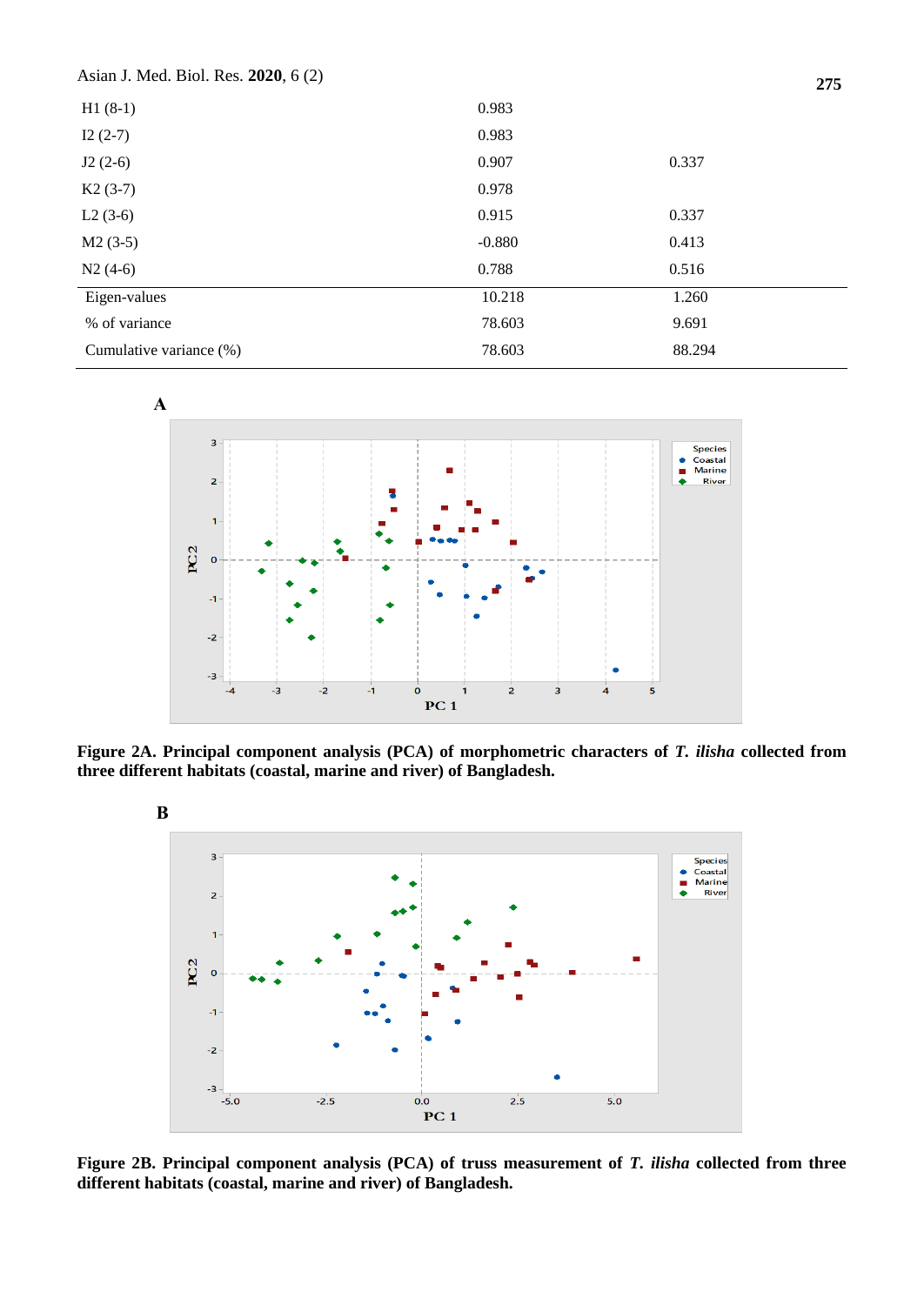

**Figure 3. Dendrogram showing the morphometric and landmark distances of** *T. ilisha* **from three different habitats showed two clusters (one is marine and another one is from river).** 



**Figure 4A. Principal component analysis (PCA) of morphometric characters of** *T. ilisha* **and** *T. toli* **collected from coastal area of Bangladesh.**



**Figure 4B. Principal component analysis (PCA) of truss measurement of** *T. ilisha* **and** *T. toli* **collected from coastal area of Bangladesh.**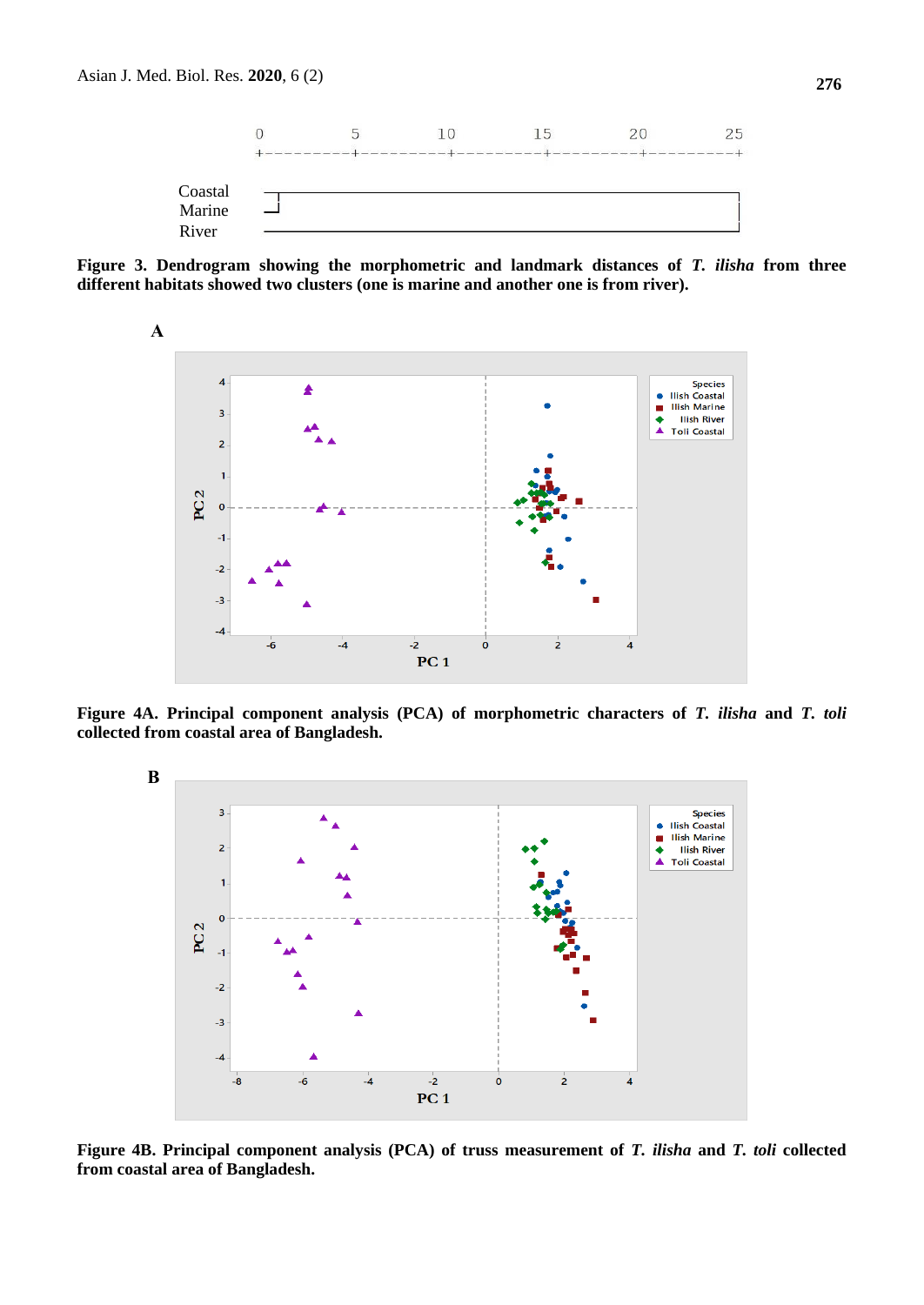#### **4. Discussion**

The phenotypic plasticity is very high in fish (Hossain *et al*., 2010) and the morphometric and meristic studies provide useful findings to identify the fish stocks (Ihssen *et al*., 1981). In this experiment, morphometric and meristic characters with truss measurements have been used to analyze the potential differentiation of *Tenualosa*  sp*.* populations collected from different habitats of Bangladesh territory. We apply truss network system as a powerful tool for identifying fish stocks (Turan *et al*., 2004a). According to Dwivedi and Dubey (2012) the truss network is more implementable and effective strategies for describing the shapes, provides a better way of data collection, enables the data for the application in a diversified manners of analysis in order to discriminate phenotypic stock compared to that of traditional morphometric method because the constellation of the constructed landmarks comprises the entire fish body without losing the information. This method has been also implemented successfully to differentiate and identify stock in many other fish groups including the horse mackerel *Trachurus trachurus* (Murta *et al*., 2008); Indian major carps (Hossain *et al.*, 2010); mullet (Hossain *et al.,* 2015); catfish (Parvej *et al.,* 2014, Rahman *et al.,* 2014); and gobies (Sabet and Anvarifer, 2013). To elucidate the differences, ANOVA (Analysis of Variance) and DFA (Discriminant Function Analysis) with Principal Component Analysis (PCA) were performed in this experiment. Besides, PCA based on the morphometric measurement of *T. ilisha* from three different habitats showed the value of KMO for overall matrix was 0.685 and the Bartlett's Test of Sphericity also significant ( $p < 0.01$ ). The results of KMO and Bartlett's Sphericity test indicate that the sampled data is appropriate to continue with the factor analysis procedure.

Though no significant difference was observed among the populations of *T. ilisha* from three habitats in case of meristic counts but highly significant variations in morphometric measurements were found among the coastal, marine and riverine populations. ANOVA showed that out of fifteen (15) morphometric measurements, eight (8) morphometric lengths [pelvic fin length (PvFL), anal fin length (AFL), caudal peduncle length (CPL), highest body depth (HBD), least body depth (LBD), post-dorsal fin length (Post-DFL), pre-pectoral fin length (Pre-PcFL), pelvic fin length (PvFL)] were significantly different in varying degrees among these three groups of populations of *T. ilisha* (Table 03). Turan *et al.* (2004a); Hossain *et al.* (2015); Parvej *et al.* (2014); Hossain *et al.* (2010); Rahman *et al.* (2014) also found variations in morphological differences in diverse populations from different habitats in *Liza abu*, *Rhinomugil corsula*, *Eutropiichthys vacha*, *Labeo calbasu* and in *Heteropneustes fossilis* respectively.

The morphological variations found among the populations of *T. ilisha* might be due to their isolated geographical location, high degree of existing environmental variation of their habitats or populations may be originated from different ancestors. Fishes are very responsive to environmental fluctuations and can change their essential morphometrics to adapt with new environmental conditions (Allendorf *et al.,* 1980). It is well known fact that, morphological characteristics can represent high plasticity in response to differences in environmental condition. Therefore, the particular environmental conditions of these habitats may underlie the morphological differentiation among the populations from different locations. Discriminations among six populations of *Capoetacapoeta gracilis* has been reported from the Aras, Sefidrud, Shirud, Tonekabon, Haraz and Gorganrud river systems in Iran (Samaee *et al*., 2006). Mir *et al*. (2013) reported that the deviations among the *Labeo rohita* stocks of Ganga basin because of unusual hydrological conditions such as differences in pH scale, water flow, temperatures, turbidity and the degree of closeness among the stocks due to their similarities in habitatcharacteristics and environmental impacts. Dasgupta *et al*. (2014) reported that variation in salinity causes morphometric variation in *Labeo rohita*. Ferrito *et al.* (2007) detailed that, morphological discrimination in several populations were extremely influenced by surrounding habitat characteristics. Morphological variations in *Tenualosa* sp. in this present study may also due to their osmotic physiological variations in three different habitats.

Generally, fishes are subjected to environmentally induce morphological fluctuations and expresses greater variances in external morphological characteristics within and between populations than any other vertebrates (Allendorf *et al*., 1987; Wimberger, 1992). Due to the higher degree of phenotypic plasticity, fish adjust their physiology and behavior to adapt quickly to environmental alterations which make changes in their morphological structure (Stearns *et al*., 1983). Therefore, it might be incredible way to detect small morphological differences in fish which are generated due to small environmental fluctuations or physiological adaptations by analyzing only gross morphometric and meristic characters. For this constrains, truss network measurement method was implied in this research. In truss network, eight (1 to 2, 2 to 3, 3 to 4, 4 to 5, 6 to 7, 8 to 1, 2 to 6, 3 to 6) out of 14 distance were significantly different among three populations of *T. ilisha*. Hossain *et al*. (2010) observed significant differences in 4of 22 truss network measurements in black rohu (*Labeo calbasu*) populations collected from the Jamuna, the Halda and a hatchery in Bangladesh. The significant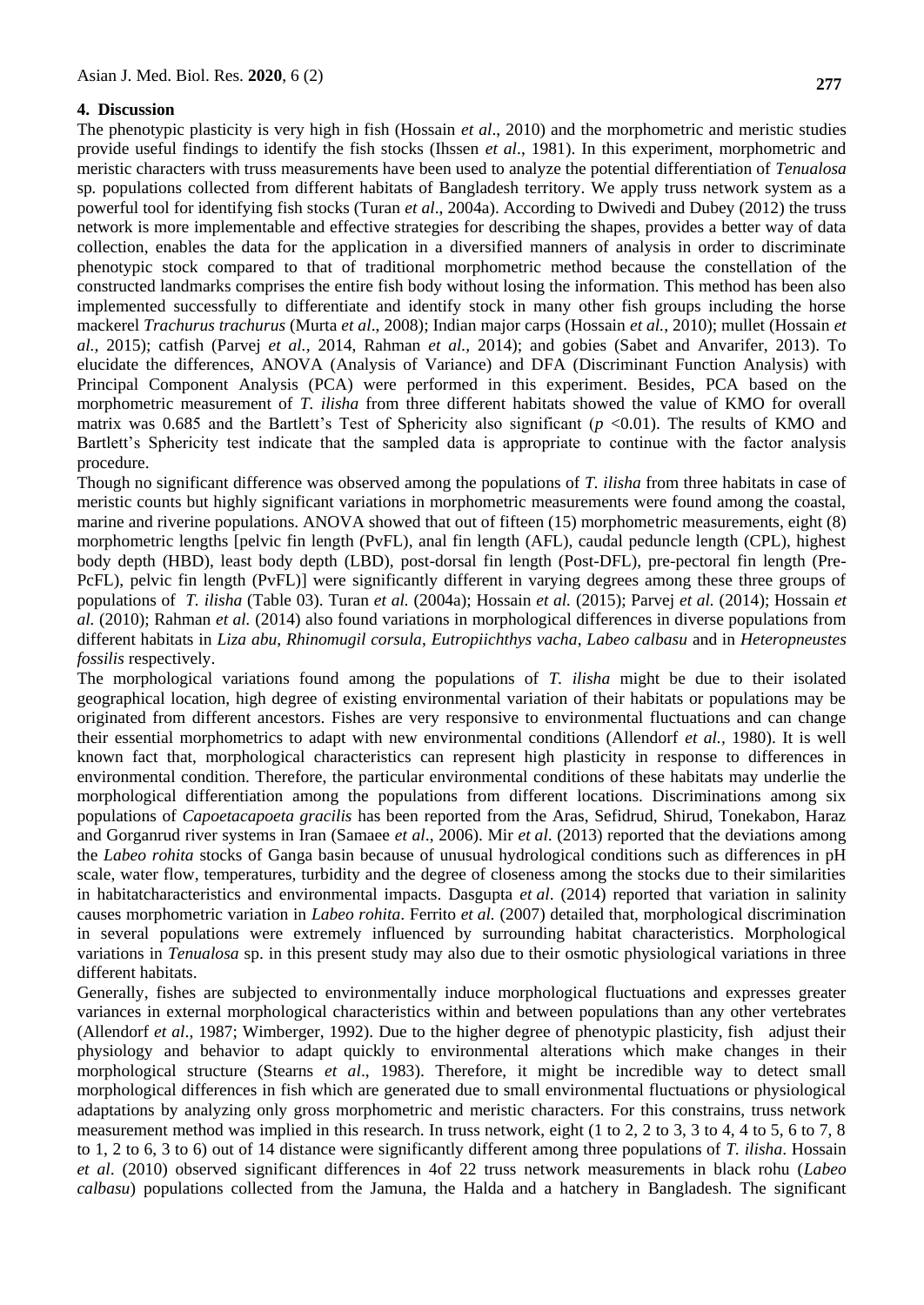differences were also found in 16 of 25 truss measurements in anchovy (*Engraulisen crasicolus* L.) in Black, Aegean and Northeastern Mediterranean Sea (Turan *et al*., 2004b). Parvej *et al*. (2014) found significant differences in 4 of 17 morphometric traits and only 1 of 22 truss network measurements in schilbid catfish (*Eutropiichthys vacha*) populations from Kaptai Lake, Meghna River and Tanguar Haor in Bangladesh.

In this study, characters that were significant at a high level  $(p < 0.05)$  considered for PCA. To examine the suitability of the data for PCA, Bartlett's Test of Sphericity and the Kaiser–Meyer–Olkin (KMO) measurement was accomplished. The Bartlett's Sphericity tests hypothesized that, the values of the correlation matrix equal zero and the KMO measure of sampling adequacy tests, whether the partial correlation among variables is sufficiently high (Yakubu *et al.*, 2011). The KMO statistics vary between 0 and 1 and the values greater than 0.5 are standard (Yakubu *et al.,* 2011). The morphometric and land-mark distances characters with an Eigenvalue above 1 were included in this analysis. It is noteworthy that, a factor loading more than 0.30 is considered significant, 0.40 is considered more significant, and factor loadings 0.50 or above is considered very significant (Lombarte *et al.,* 2012). In our present study, significant factors considered only those factors with loadings greater than 0.3.

Discriminant function analysis (DFA) could be an appropriate method to differentiate between stocks of the same species, which could provide helpful information in stock management strategies (Karakousis *et al*., 1991). This discrimination was certified by another multivariate analysis PCA, where pictorial analysis of plotted PC1 and PC2 scores for every specimen was observed in this study. Both DFA and PCA suggested that, the river population of *T. ilisha* have high degree of phenotypic distinction than the coastal and marine populations in case of morphometric and truss measurements. Scatter plotting from PCA endorsed that river populations of *T. ilisha* were isolated from the fish samples of coastal and marine habitats (Figure 2). This interpopulation variations may be attained due to separate geographical location as well as the environmental and physiological constrains like salinity, water temperature, turbidity, water pressure, current flow and food availability experienced by each population (Allendorf, 1980; Swain *et al.,* 1991; Wimberger, 1992). Konana *et al.* (2010) applied PCA and demonstrated the notable morphometric variation due to distance and geographical location of rivers the populations of freshwater shrimp *Macrobrachium vollenhovenii* collecting from Côte d"Ivoire Rivers. Paugy and Lévêque (1999) also concluded that populations of same species of different origin from diverse geographical areas were morphologically different. The canonical discriminant functions in DFA showed an overlapped in the coastal and marine stocks of *T. ilisha* whereas the river stocks are totally isolated. In case of morphometric measurement, the first DF accounted for much more (85.4%) of the among group variability than did the second DF (14.6%) and in case of truss measurements the first DF accounted for much more (97.9%) of the among group variability than did the second DF (2.1%). From this both observations, it was obvious that, the second DF explained much less of the variance than did the first DF. Therefore, the second DF was much less informative in explaining differences among the stocks.

The dendrogram that was drawn based on the land-mark distances and morphological examinations among groups of centroids of *T. ilisha* populations collected from three different habitats employed two main clusters: the coastal and marine samples in one and the river groups in another. This demonstrated a high degree of separation of the river population from the marine and coastal habitat. These differences among the habitats might be happened due to environmental as well as genetic variations. A dendrogram based on data of the morphological characters shown in the population of Japanese charr, *Salvelinus leucomaenis* (Nakamura, 2003); Mullet, *Rhinomugil corsula* (Hossain *et al.,* 2015); *Eutropiichthys vacha* (Parvej *et al.,* 2014); *Labeo calbasu* (Hossain *et al.,* 2010) from different habitats revealed separate stocks were possibly due to environmental condition, separate habitat as well as genetic variations.

Besides, this study also demonstrated a comparative morphological difference between *T. ilisha* and *T. toli*c collected from coastal water habitat. We found significant differences in case of morphometric, meristic characters and truss measurements in two species of *Tenualosa*. Meristic characteristics such as dorsal fin rays, pelvic fin rays, pectoral fin rays and caudal fin rays, scales on lateral line, scales on lateral transverse and the number of branchiostegal rays in *T. toil* were significantly different from the *T. ilisha*.

Twelve (12) morphometric measurement [fork length (FL), pre-dorsal fin length (Pre-DFL), dorsal fin length (DFL), post-dorsal fin length (Post-DFL), pre-pelvic fin length (Pre-PvFL), pelvic fin length (PvFL), prepectoral fin length (Pre-PcFL), Pectoral fin length (PcFL), anal fin length (AFL), caudal fin length (CFL), caudal peduncle length (CPL), least body depth (LBD)] out of fifteen(15) morphometric characters and thirteen(13) truss measurements (1 to 2, 3 to 4, 4 to 5, 5 to 6, 6 to 7, 7 to 8, 8 to 1, 2 to 6, 2 to 7, 3 to 5, 3 to 6, 3 to 7, 4 to 6) out of fourteen (14) networking showed significant differences in univariate analysis (ANOVA) between the populations of *T. ilisha* and *T. toli* in varying degrees. The present study has revealed some morphological (i.e., morphometric and meristic) variations between the *T. ilisha* and *T. toli* by using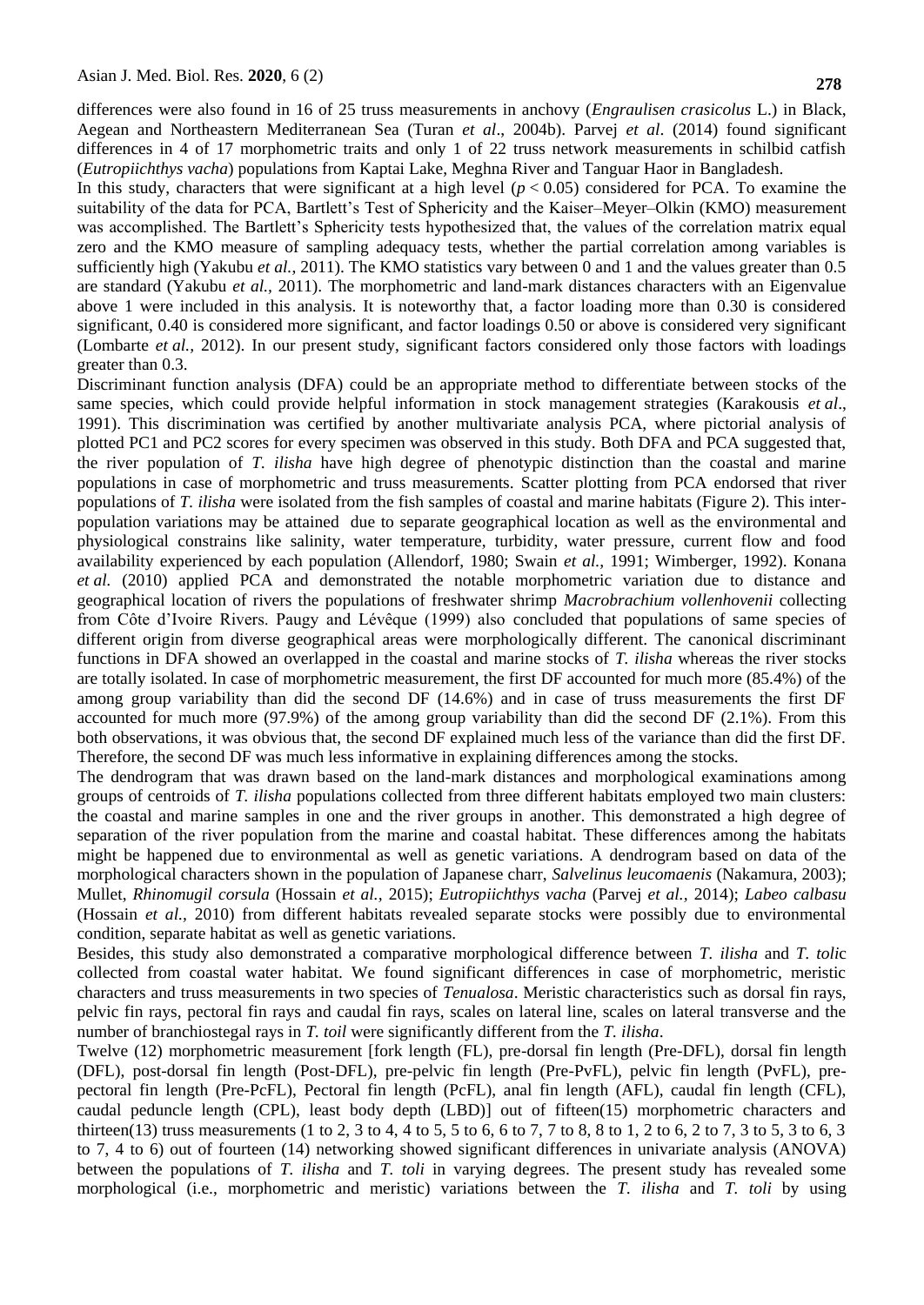multivariate techniques as reported for other marine vertebrates and invertebrates also (Bolles and Begg, 2000). The comparative study of two types of palla, (*T. ilisha*) collected from river Indus revealed significant intertype differences in six (6) morphometric measurements (total length, standard length, fork length, head length, eye diameter and girth) and seven (7) meristic characters (total number of scutes, pre pelvic scutes, post pelvic scutes, dorsal fin rays, pectoral fin rays, pelvic fin rays and anal fin rays) reported by Narejo *et al*. (2008).

Wilk's Lamba values were calculated by stepwise discriminant analysis (DFA) and showed greater values in morphometric and truss- networking measurement. The Wilk"s Lamba values were found greater than 0.1 in eighteen cases of the total measurement in these two species indicatesthe higher degree of variations. Yakubu and Okunsebor (2011) showed significant morphological differences between *Oreochromis niloticus* and *Lates niloticus* where they found the values of Wilk"s Lamba was greater than 0.1 in most measurement.

In both case of morphometric and land-mark values *T. ilisha* and *T. toli* showed high degree of variations based on the PCA. The PCA with Eigen values >1, shows 89.23% of the total variance. The PC1 and PC2 was 77.42% and 11.81% for the morphometric measurement and the truss measurements revealed 88.29% of the total variance and 78.603% and 9.691% for PC1 and PC2 respectively. This data clearly confirmed the significant differences between these two species. Yakubu and Okunsebor (2011) found morphometric difference between two Nigerian fish species (*Oreochromis niloticus* and *Lates niloticus*) using PCA and DFA. Moreover, scatter plotting from PCA revealed that, *T. toli* also exhibits higher degree of variations from the marine and river habitat of *T. ilisha* in case of both morphometric characters and truss measurements (Figure 04). Pillay *et al*. (1962) reported two separate populations of *T. ilisha* population from studying in rivers and coastal areas in India. Gosh *et al.* (1968) identified three varieties of *T. ilisha*, denoted as sub-populations (slender, broad and broader) from a part of the Gangetic system between Allahabad and Buxar. While Quddus *et al.* (1984) reported meristic and morphometric difference and comparison of age and growth of two types of *T. ilisha* from Bangladesh waters. From the above demonstration it is clearly revealed that, the river populations of *T. ilisha* is morphologically identical than the coastal or marine populations and the *T. toil* is also far more different from the *T. ilisha.* 

### **5. Conclusions**

Fish plays a central role in dietary patterns, livelihoods and culture in Bangladesh. Fish is by far, the most consumed animal-source food across all population groups around the globe. But this sector is facing an enormous threat due to overfishing, habitat degradation, pollution, indiscriminate use of agrochemicals, introduction of exotic species, lack of suitable habitat, decreased fecundity and so on. The Hilsha fish, called 'Ilish' in Bengali, is of national importance to us. But increased request due to its taste and nutritional profile has led to pressure on the fish species. To fulfill the demand of its increasing pressure sustainable and efficient stock management is necessary. So, we have to save this species from being threatened or extinct. This study has provided important morphological information that can be used to differentiate *Tenualosa* sp. with more accuracy among groups and species and affords elementary information about the variation of *Tenualosa*  populations in different water habitats of Bangladesh. The outcomes of the study would serve as primary information of the stock management and enable efficient management strategies for the distinct stocks of *Tenualosa* sp. populations in order to develop sustainable fishery and appropriate conservation plans in near future. The authors hope that the information obtained from the present study will be helpful for fisheries, biologists, and taxonomist concerned with these two fascinating fishes.

#### **Acknowledgements**

We would like to thanks to Professor Dr. Mohammed Nurul Absar Khan, Director, Institute of Coastal Biodiversity, Marine Fisheries and Wildlife conservation of Chattogram Veterinary and Animal Sciences University for his help in sampling of marine fish sample. The present study was financially supported by Ministry of Science and Technology, Government of the Peoples" Republic of Bangladesh.

#### **Conflict of interest**

None to declare.

### **References**

Ahammad AKS, MBU Ahmed, S Akhter and MK Hossain, 2018. Landmark-based morphometric and meristic analysis in response to characterize the wild Bhagna, *Labeoariza* populations for its conservation. J. Bangladesh Agril. Univ., 16: 164–170*.*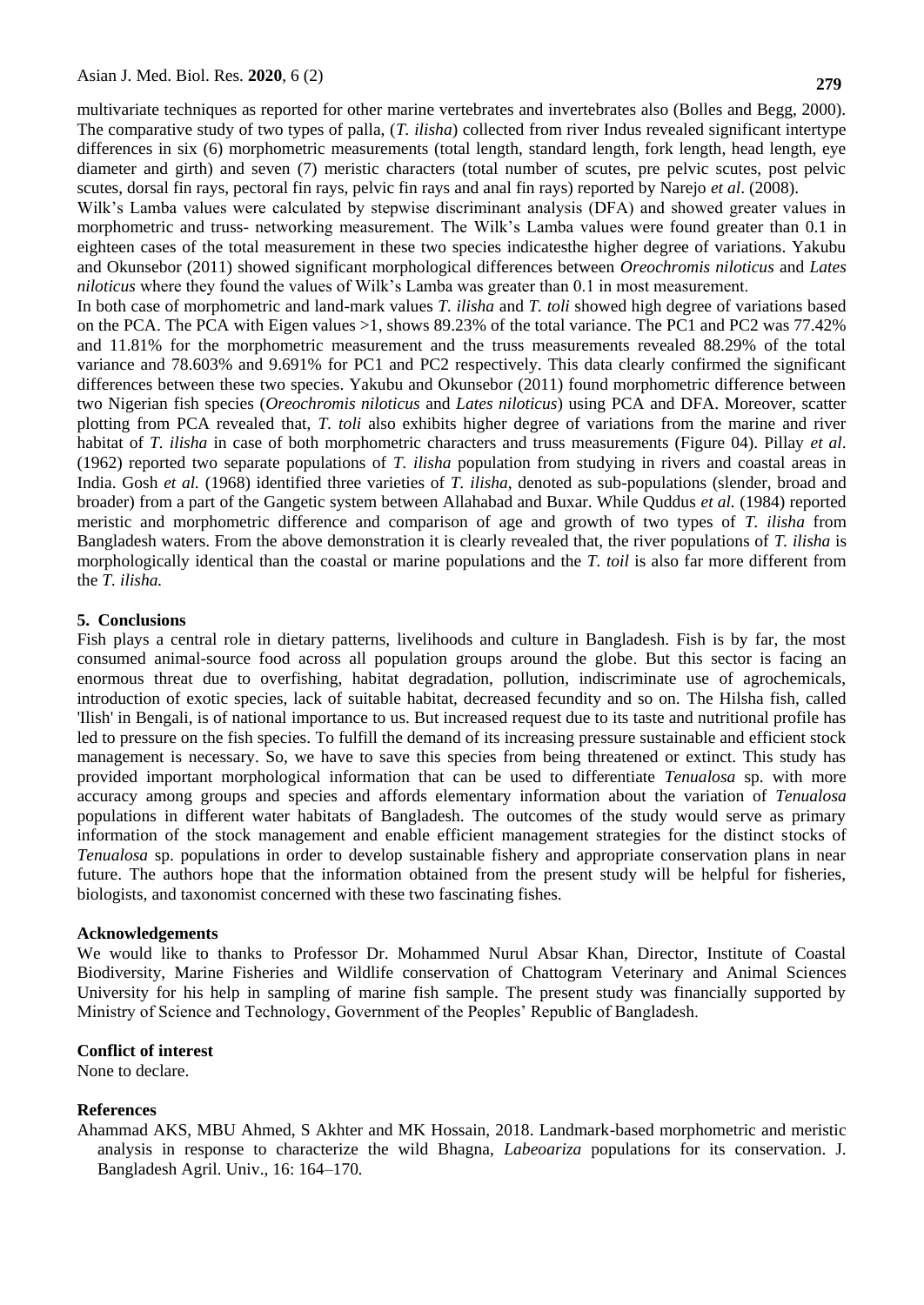- Allendorf FW, N Rymanand and FM Utter, 1987. Genetics and fishery management: Past, present, and future. In: Ryman,N. and Utter,F. (eds.), Population Genetics and Fishery Management. pp. 1-19. Washington Sea Grant Publications/ University of Washington Press, Seattle and London. Reprinted 2009 by The Blackburn Press, Caldwell, NJ.
- Allendorf FW and SR Phelps, 1980. Loss of genetic variation in a hatchery stock of cutthroat trout. Trans. Am. Fish. Soc., 109: 537-543.
- AnvariFar H, A Khyabani, H Farahmand, S Vatandoust, H AnvariFar. and S Jahageerdar, 2011: Detection of morphometric differentiation between isolated up- and downstream populations of siahmahi (*Capoeta capoeta gracilis*) (Pisces: Cyprinidae) in the Tajan River (Iran). Hydrobiologia, 673: 41–52.
- Begum A, MMR Khan, K Nahar, MH Minar, N Sultana and MGQ Khan, 2013. Morphological and genetic variations in wild and hatchery populations of Gonia (*Labeo gonius*, Hamilton) using truss measurement and allozyme markers. Int. J. Life Sci. Biotechnol. Pharma Res., 2: 204-221.
- Bohlen J, 2008. First report on the spawning behavior of a golden spined loach, *Sabanejewia vallachica* (Teleostei: Cobitidae). Folia Zool., 57: 139–146.
- Bolles KL and GA Begg, 2000. Distinction between silver hake (*Merluccius bilinearis*) stocks in US waters of the northwest Atlantic based on whole otolith morphometrics. Fish. Bull., 98: 451-462.
- Dasgupta S, FA Kamal, ZH Khan, S Choudhury and A Nishat, 2014. River salinity and climate change: evidence from coastal Bangladesh. Policy Research Working Paper. Washington, DC: World Bank Group.
- DoF, 2013. National Fish Week 2013 Compendium (In Bengali).Department of Fisheries, Ministry of Fisheries and Livestock, Bangladesh.129-130 p.
- DoF, 2018.Yearbook of Fisheries Statistics of Bangladesh,2017-2018. Fisheries Resources Survey System (FRSS), Department of Fisheries. Bangladesh: Ministry of Fisheries and Livestock, 35:129.
- Dwivedi AK and VK Dubey, 2012. Advancements in morphometric differentiation: a review on stock identification among fish populations. Rev. Fish. Bio. Fisheries., 23: 23–39*.*
- Elliott NG, K Haskard and JA Koslow, 1995. Morphometric analysis of orange roughy (*Hoplostethusatlanticus*) offthe continental slope of southern Australia. J. Fish Biol., 46**:** 202-220.
- Ferrito V, MC Mannino, AM Pappalardo and C Tirano, 2007. Morphological variation among populations of *Aphaniusfasciatus*Nardo, 1827 (Teleostei, Cyprinodontidae) from the Mediterranean. J. Fish Biol., 70: 1–20.
- Gosh AN, RK Bhattachariya and KV Rao, 1968. Proceedings of the National Institute of Sciences of India, 34: 44-59.
- Gunawickrama KBS. 2007. Morphological heterogeneity and population differentiation in the green chormide *Etroplussuratensis* (Pisces: Cichlidae) in Sri Lanka. Ruhuna J. Sci., 2: 70-81.
- Hasan M, MMR Khan and MAB Siddik, 2007. Taxonomic analysis of Rui (*Labeo rohita*) and Mrigal (*Cirrhinus cirrhosus*) populations in Bangladesh. J. Bangladesh Soc. Agric. Sci. Technol., 4: 29-32.
- Hajjej G, A Hattour, A Hajjej, H Allaya, O Jarboui and A Bouain, 2011. Biometry, length- length and lengthweight relationships of little tuna *Euthynnus alletteratus* in the Tunisian waters. J. Fish. Aquat. Sci., 6: 256- 263.
- Hossain MAR, M Nahiduzzaman, D Saha, MUH Khanam and MS Alam, 2010. Landmark-Based Morphometric and Meristic Variations of the Endangered Carp, Kalibaus *(Labeo calbasu*), from Stocks of Two Isolated Rivers, the Jamuna and Halda and a Hatchery*.* Zool. Stud., 49(4): 556-563.
- Hossain MB, S Bhowmik, PR Majumdar, P Saha and MRU Islam, 2015. Landmark-Based Morphometric and Meristic Variations in Populations of Mullet, (*Rhinomugil corsula*) (Hamilton, 1822) in Bangladesh. World. J. Fish. Marine. Sci., 7: 12-20.
- Hubbs CL and KF Lagler, 1958. Fish of the great lakes region.SecondEdition.University Michigan.Press. Ann Arbor., 213 p.
- Ihssen PE, DO Evans, WJ Christie, JA Reckahn and RL Desjardine, 1981. Life history, morphology, and electrophoretic characteristics of five allopatric stocks of lake whitefish (*Coregonus clupeaformis*) in the Great Lake region. Can. J. Fish. Aquat. Sci., 38: 1790-1807.
- Karakousis Y, C Triantaphyllidis and PS Economidis, 1991. Morphological variability among seven populations of brown trout, *Salmon trutta* L., in Greece. Fish Biol., 38: 807–817.
- Khan MMR, MS Alam, S Barua and MMH Bhuiyan, 2004. Growth performance and morphological variation among Thai pangas, *Pangasius hypopthalmus* collected from four different hatcheries in Mymensingh, Bangladesh. Progress. Agric., 15: 141-149.
- Konan KM, AB Adépo-Gourèneb, A Ouattaraa, WD Nyingyc and G Gourènea, 2010. Morphometric variation among male populations of freshwater shrimp *Macrobrachium vollenhovenii* Herklots, 1851 from Côte d"Ivoire Rivers. Fish. Res., 103: 1–8.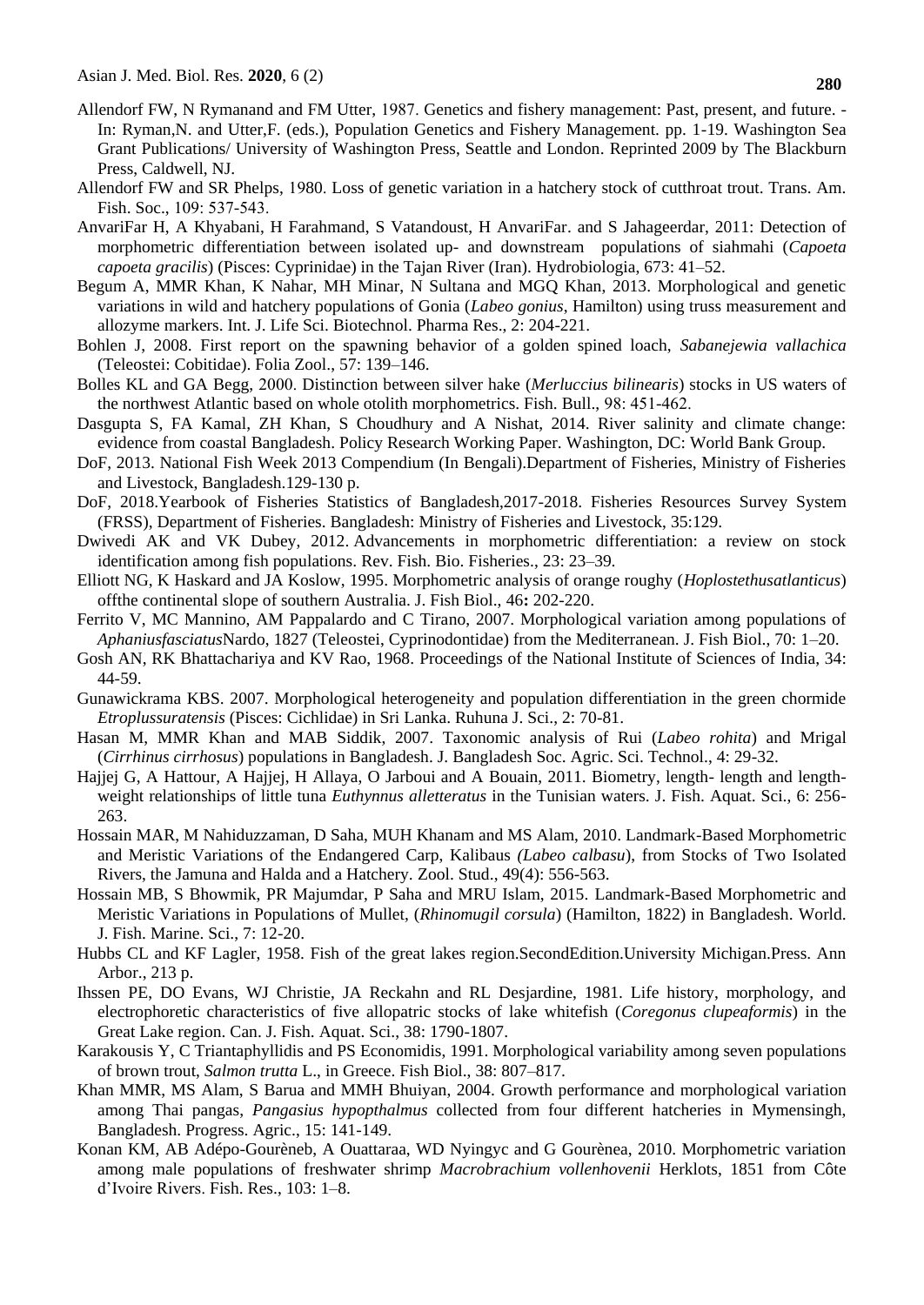- Lombarte A, A Gordoa, AK Whitfield, NC James and VM Tuset, 2012. Eco morphological analysis as a complementary tool todetect changes in fish communities following major perturbations in two South African estuarine systems. Environ. Biol. Fish, 94: 601–614.
- Murta AG, AL Pinto and P Abaunza, 2008. Stock identification of horse mackerel (*Trachurus trachurus*) through the analysis of body shape*.* Fish. Res., 89: 152–158*.*
- Mir JI, UK Sarkar, AK Dwivedi, OP Gusain and JK Jena, 2013. Stock structure analysis of *Labeo rohita* (Hamilton, 1822) across the Ganga basin (India) using a truss network system. J. Appl. Ichthyol., 29: 1097– 1103.
- Narejo NT, PK Lashari and SIH Jafri, 2008. Morphometric and Meristic Differences between Two Types of Palla, *Tenualosa ilisha* (Hamilton) from River Indus, Pakistan. Pakistan J. Zool., 40: 31-35.
- Nakamura T, 2003. Meristic and morphometricvariations in fluvial Japanese charr between river systems and among tributaries of a river system. Environ. Biol. Fish., 66: 133-144.
- Parvej MR, MR Islam, MH Minar, MB Hossain and MR Tushar, 2014. Landmark-based morphometric and meristic variations of the critically endangered Catfish, *Eutropiichthys vacha* from three different populations in Bangladesh. World. J. Fish. & Marine. Sci., 6: 378-385.
- Paugy D and C Lévêque, 1999. Taxinomie et systématique. In: Lévêque C, Paugy D (eds) Les poissons des eaux continentales africaines. Diversité, écologie et utilisation par l"homme. IRD editions, Paris, pp 97–119.Pillay, T.V.R., &Gosh, K.K.(1962).A comparative study of the populations of hilsa, *Hilsa ilisha* (Ham.) in Indian waters. Proceedings of the Indo-Pacific Fisheries Council*,* 10: 62-104**.**
- Pillay TVR, and KK Gosh, 1962. A comparative study of the populations of hilsa, *Hilsa ilisha* (Ham.) in Indian waters. Proceedings of the Indo-Pacific Fisheries Council*,* 10: 62-104**.**
- Quddus MMA, M Shimizu and Y Nose, 1984. Meristic and morphometric differences between two types of *Hilsa ilisha* in Bangladesh waters. Bull. Japan. Soc. Sci. Fish., 50: 43-49.
- Rahman MM, MR Sharker, KR Sumi, MA Alam and MS Hossen, 2014. Landmark-based morphometric and meristic variations of stinging catfish, *Heteropneustes fossilis* (Bloch) among three isolated stocks, the Old Brahmaputra river and the Tanguar haor and a hatchery. Int. J. Fish. Aquat. Stud., 1: 163-170**.**
- Randall JE and RL Pyle, 2008. *Synodus orientalis*, a new lizard fish (Aulopiformes: Synodontidae) from Taiwan and Japan, with correction of the Asian records of S. lobelia. Zool. Stud., 47: 657-662.
- Sabet HM and H Anvarifer, 2013. Landmark-based morphometric variation between *Cobitis keyvani* and *Cobitis faridpaki* (Pisces: Cobitidae), with new habitat for *C. faridpaki* in the southern Caspian Sea basin. Folia Zool., 62: 167–175.
- Samaee SM, B Mojazi-Amiri and SM Hosseini-Mazinani, 2006. Comparison of *Capoeta capoeta gracilis*  (Cyprinidae, Teleostei) populations in the south Caspian Sea River basin, using morphometric ratios and genetic markers. Folia Zool., 55: 323-335.
- Strauss RE and FL Bookstein, 1982. The truss: body form reconstruction in morphometrics. Syst. Biol, 31**:** 113- 135.
- Stearns SC, 1983. Natural Experiment in Life-history Evolution: Field data on the introduction of Mosquito fish (*Gambusia affinis*) to Hawaii. Evolution, 37: 601-607.
- Swain DP, BE Ridell and CB Murray, 1991. Morphological differences between hatchery and wild populations of coho salmon (*Oncorhynchus kisutch*): environmental versus genetic origin. Can. J. Fish. Aquat. Sci., 48: 1783-1791.
- Turan C, 2004. Stock identification of Mediterranean horse mackerel (*Trachurus mediterraneus*) using morphometric and meristic characters. J. Manag. Stud, 61: 774-781.
- Turan C, D Erguden, F Turan and M Gurlek, 2004a. Genetic and morphologic structure of *Liza abu* (Heckel, 1843) populations from the Rivers Orontes, Euphrates and Tigris.Turk. J. Vet. Anim. Sci., 28: 729-734.
- Turan C, D Erguden, M Gurlek, N Basusta and F Turan, 2004b. Morphometric structuring of the anchovy (*Engraulis encrasicolus* L.) in the Black, Aegean and northeastern Mediterranean Seas. Turk. J. Vet. Anim. Sci., 28: 865-871.
- Turan C, M Oral, B Ozturk and E Duzgunes, 2006. Morphometric and meristic variation between stocks of bluefish (*Pomatomus saltatrix*) in the Black, Marmara, Aegean and northeastern Mediterranean Seas. Fish. Res., 79: 139-147.
- Vishalakshi C and BN Singh, 2008. Differences in morphological traits between two sibling species, *Drosophila ananassae* and *D. pallidosa*. Zool. Stud., 47: 352-359.
- Wimberger PH, 1992. Plasticity of fish body shape the effects of diet, development, family and age in two species of *Geophagus* (Pisces, Cichlidae). Biol. J. Linn. Soc., 45: 197-218.